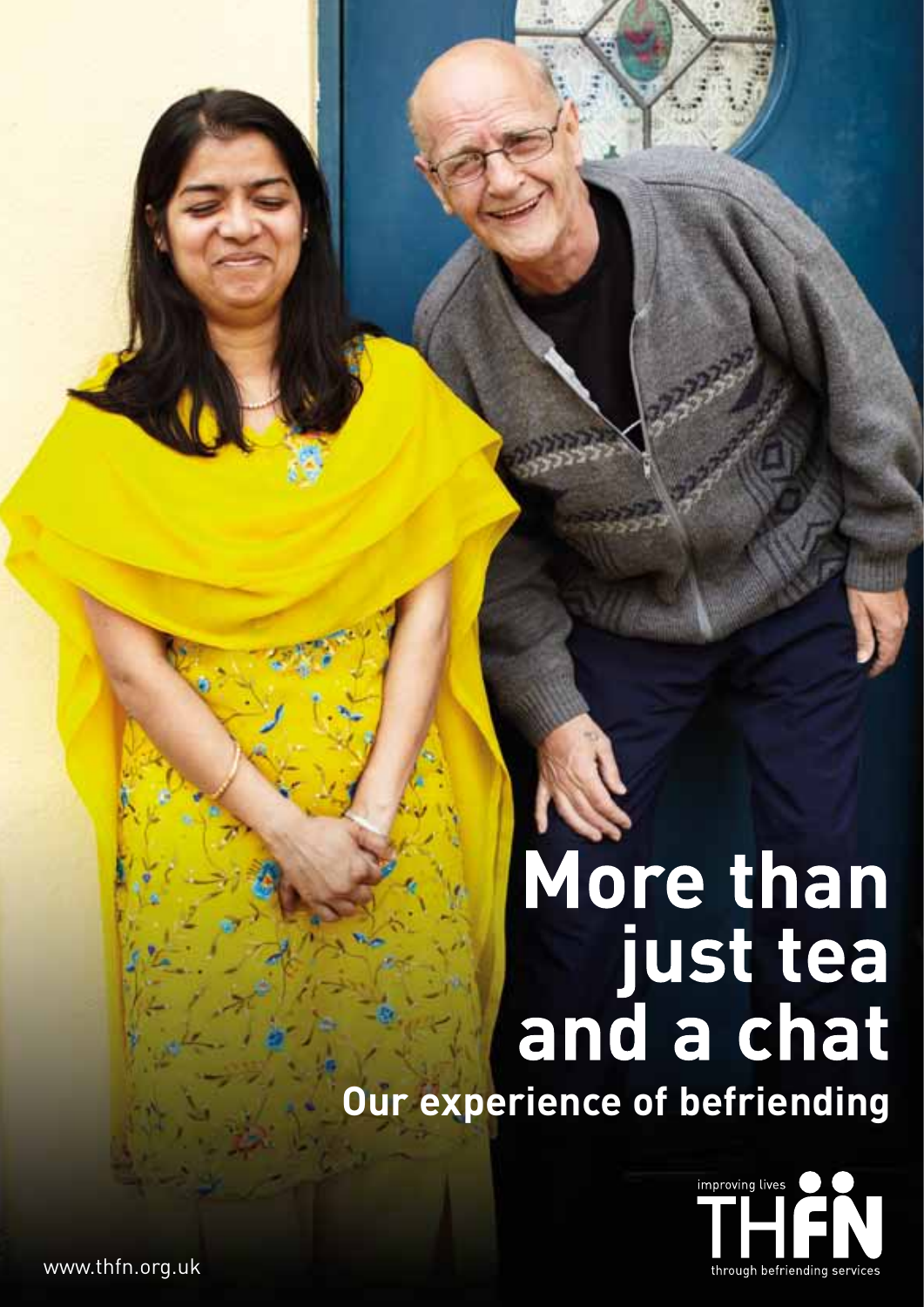### **Acknowledgements**

We would like to thank everyone involved in producing this report:

Our clients, whose words are used throughout, expressing their views on befriending, and those clients whose photos are included.

All our staff and volunteers who have contributed their views, and those who appear in the photos with our clients.

The staff from other organisations who have allowed us to include their views on our services.

Sebwinter.com for the generous donation of time and expertise in producing the photos.

MAMMALcreate for the design and print production of the report.

This report was funded by the National Lottery through the Big Lottery Fund.

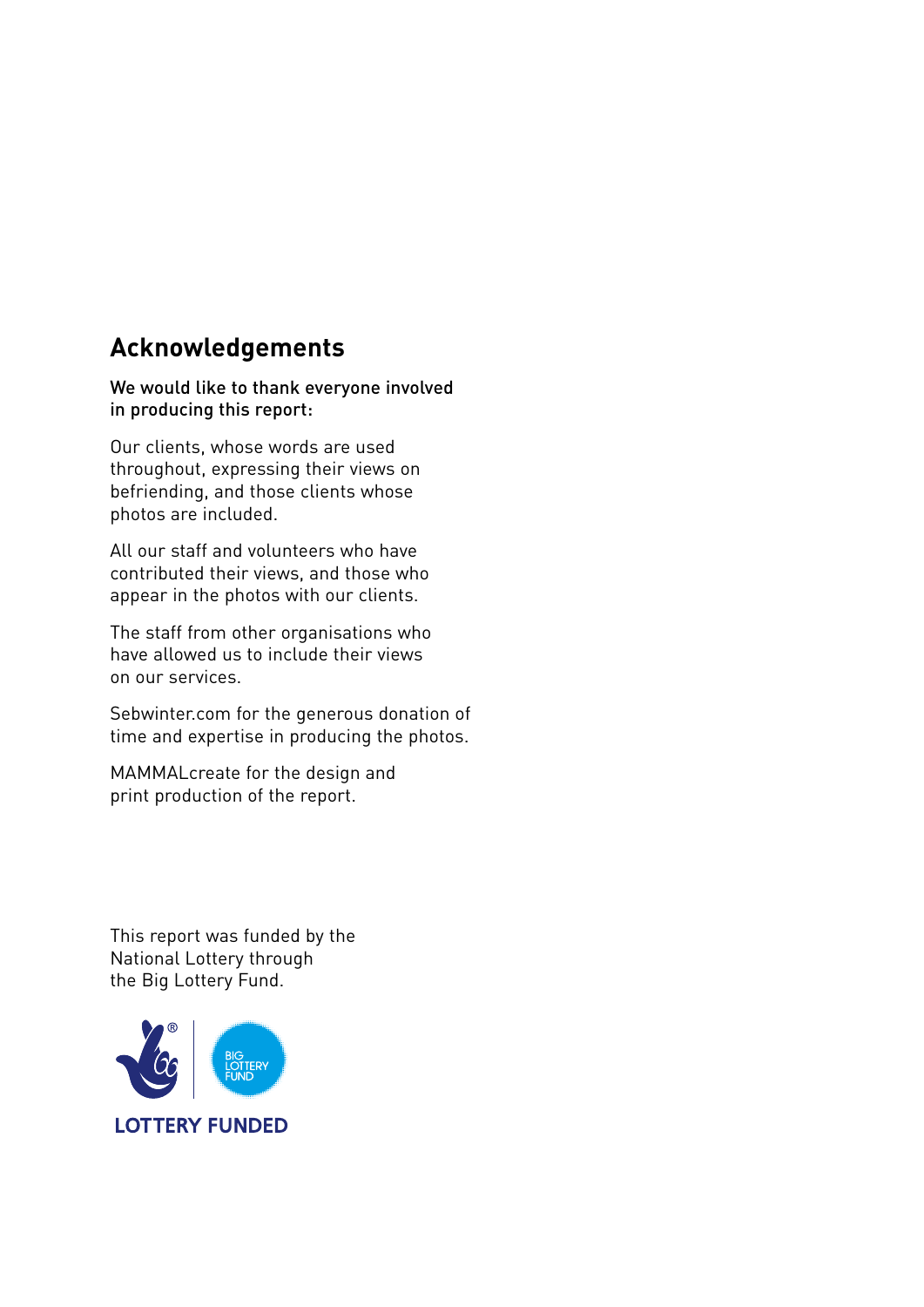# Why we have produced this report

Befriending is a difficult concept to define and befriending schemes vary considerably. They generally involve volunteers visiting individuals in their own homes to provide companionship and emotional support. The schemes are often quite small and very localised. Sometimes the befriending is done over the phone; sometimes elements of practical support are included. Befriending is accepted locally and nationally as an important, if low-level preventive service, and recognised as an intervention which can reduce isolation and increase the wellbeing of older people, though there is little solid research evidence that quantifies the benefits.

The London Borough of Tower Hamlets (LBTH) has produced a Strategy for Promoting Independence in the borough where we work, which is an important and welcome document recognising the role and value of befriending services in promoting independence. It reflects other national policy and strategy documents. It notes the high demand for befriending services by service users, but also says 'people just want to have a cup of tea with someone'.

Tower Hamlets Friends and Neighbours (THFN), over many years, has developed services which go beyond the typical small local model of befriending. This report aims to show the way we work and our experience of befriending and looks at the identifiable benefits our services provide.

Although we publicise our services through regular meetings, talks, reports, leaflets and our website, and are well known locally, receiving a constantly high level of referrals to our services, we have recognised that not everyone fully understands what we can (and can't) do. It is sometimes the case that the service is thought of as a low-level intervention, but at other times, particularly when there is pressure on other services, befriending is expected to play a role it was never designed to play.

This report raises key issues about befriending, how its impact can be measured, how it has changed over time, and the implications for the future of befriending. Throughout the report there are quotes from the people we visit, which show what befriending means to them. Our befrienders also explain how they see their role, and we include quotes from other professionals about our work. We look at the different elements of our services and provide case studies to illustrate our work and the benefits it can bring. The final sections look at the challenges for befriending and how we feel its vital role should be recognised and understood.

This is not a research or policy document, but we hope it will help in raising awareness, of what befriending is, what it can achieve, and why it is more than just tea and a chat.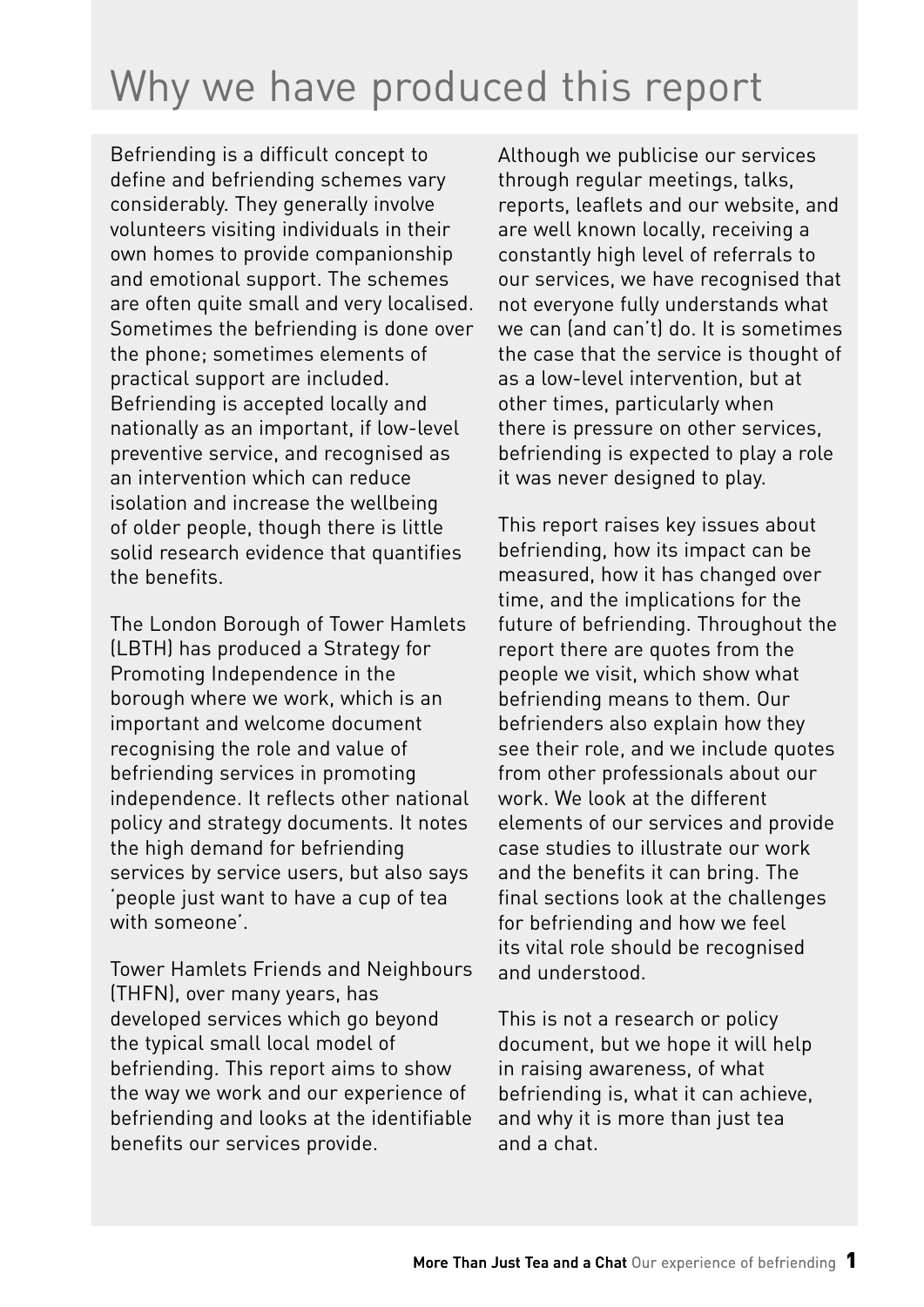## What we do

Tower Hamlets Friends and Neighbours is an independent charity which has been in existence, in various forms, for 65 years. We have always provided support for isolated and vulnerable older people, but the form of the support has changed over the years as the needs of our clients have changed.

We provide our befriending services with a combination of paid befriending workers and volunteers. For this client group, we are very rare, if not unique, in providing our services this way. We are not part of any larger organisation, and all our services are provided by the same team of people. We do not have any separate projects.

Our services are free to the people who use them (though there is a small charge for group outings towards the cost of minibus and driver). We are funded from a range of sources, including Trusts, the Big Lottery Fund and the local council. While fully recognising the move towards costed services which can be purchased by individuals, eg through personal budgets, we strongly believe as an organisation that befriending services should remain free to service users.

Different elements within our overall service provision can be identified separately (and have been for funding purposes), but it is key to our method of delivering the services that these elements are provided to each client on a one-to-one basis by the same befriender on an ongoing basis.

At the heart of everything we do are home visits provided on a regular basis at a time, day and frequency agreed with the client (and reviewed with them on an ongoing basis as their needs change).

We offer additional phone support, particularly at times of crisis – and clients can always call us if they have any concerns.

We also provide :

- information about services, benefits, other support organisations, etc
- support with accessing health and social care and other services
- advocacy and enabling self-advocacy
- choice and involvement with our services and a voice on wider issues and services, including through our Housebound Older People's Reference Group
- escorted group and one-to-one outings and events, including our ALFIE club
- activities in the home, including reflexology, seated exercise and reminiscence

We do not provide respite care, personal care or specialised legal, financial or other advice. We also do not provide support for people with severe mental health problems who require the support of a trained mental health professional.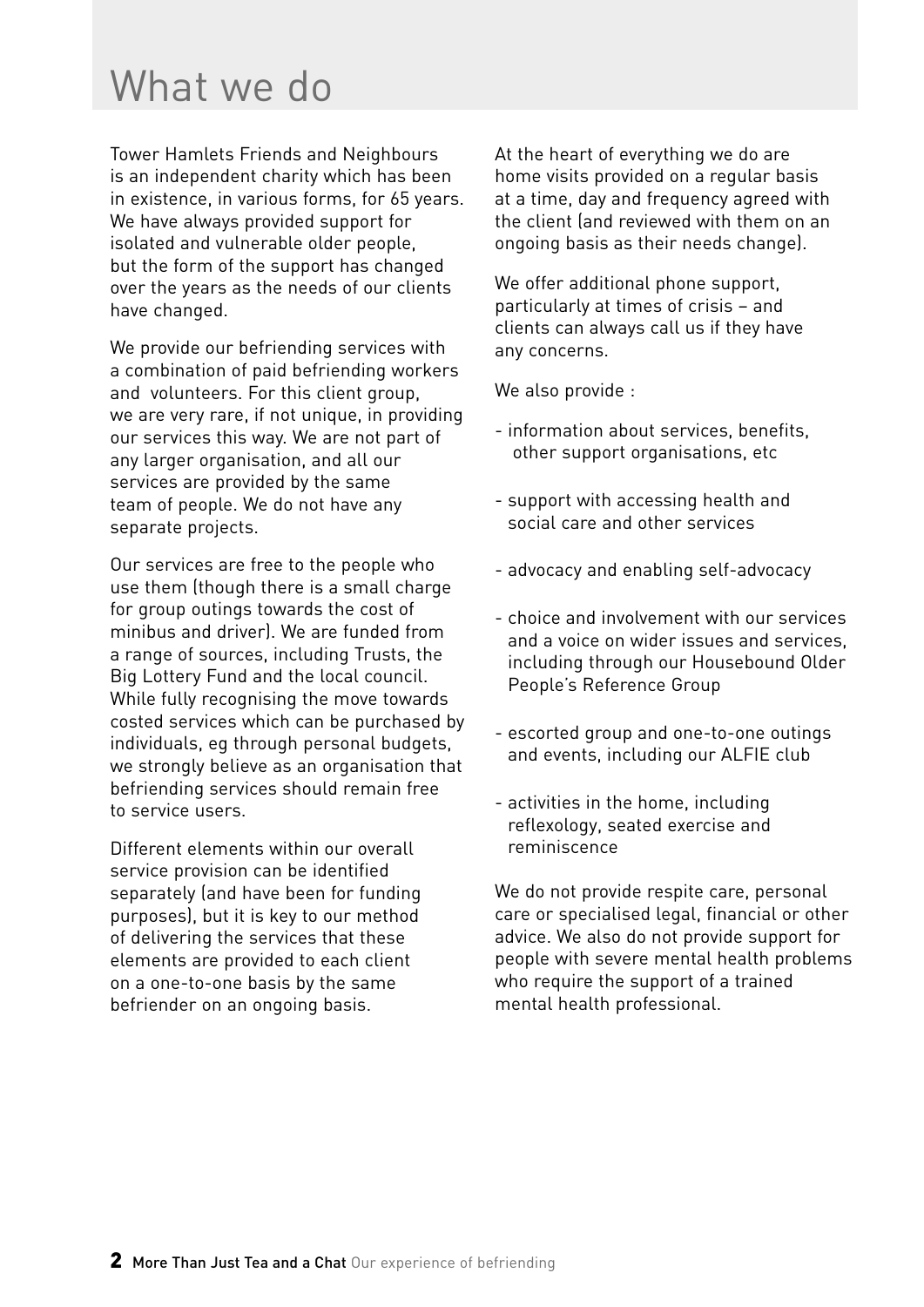# Facts and figures

In 2011-12 we supported 440 older, isolated and vulnerable people, regularly visiting around 300 in their own homes.

Our services were provided by a staff team of 10 people, of whom 6 were Befriending Workers – 4 full-time and 2 part-time, and an average of 33 befriending volunteers.

The Befriending Workers are supported by the Chief Executive and Project Administrative Officer, who also record, monitor, evaluate and report on service provision. The Volunteer Co-ordinator recruits and supports the volunteers. The Project Networking Officer liaises with other organisations, statutory and voluntary, to maximise support for our clients. All these roles are part-time.

Of the 305 clients being supported in their homes at the end of 2011-12, the majority would be described as the 'older old' (though there is an increase in younger old clients, especially Bengali), and 155 of them were from the various ethnic minority communities of the borough, including Bengali, Somali, and Jewish.

Most had a long-term limiting illness, severe mobility problems and some were completely housebound. Many had sensory disabilities, many did not have English as a first language, and around 70 had dementia. The majority did not have family or friends who could offer any kind of regular support.

In 2011-12, through our home visits, as well as companionship, emotional and practical support, we provided :

- assistance with financial and housing issues to over 100 clients
- support with social care issues for an average of 20 clients per month
- information and signposting to other agencies, including help in making contact with those organisations where required
- over 200 instances of direct advocacy support and over 50 instances of support to self-advocate
- assistance to more than 100 clients to access and benefit from health care
- the chance for clients to participate in consultations about local health and social care provision
- activities for more than 160 clients at home and out, including group and one-to-one outings, events, and reflexology, seated exercise, reminiscence, etc at home

The number of clients supported last year and the levels of support required were higher than in previous years (indeed, both the number and the levels have increased slowly but constantly in the last few years), and the last few months have shown a further increase in demand. This is an issue discussed later in the report, and which we are currently addressing.

Volunteers provided 2,135 additional hours of support for our clients.

In total, over 11,200 hours of direct befriending support was provided over the year, supplemented by additional input from office-based staff.

In recognition of the needs of isolated adults younger than our usual client group, we amended the Objects of our charity last year to ensure all vulnerable and isolated adults could be supported by our services where appropriate. Our clients now include a small number of younger vulnerable adults.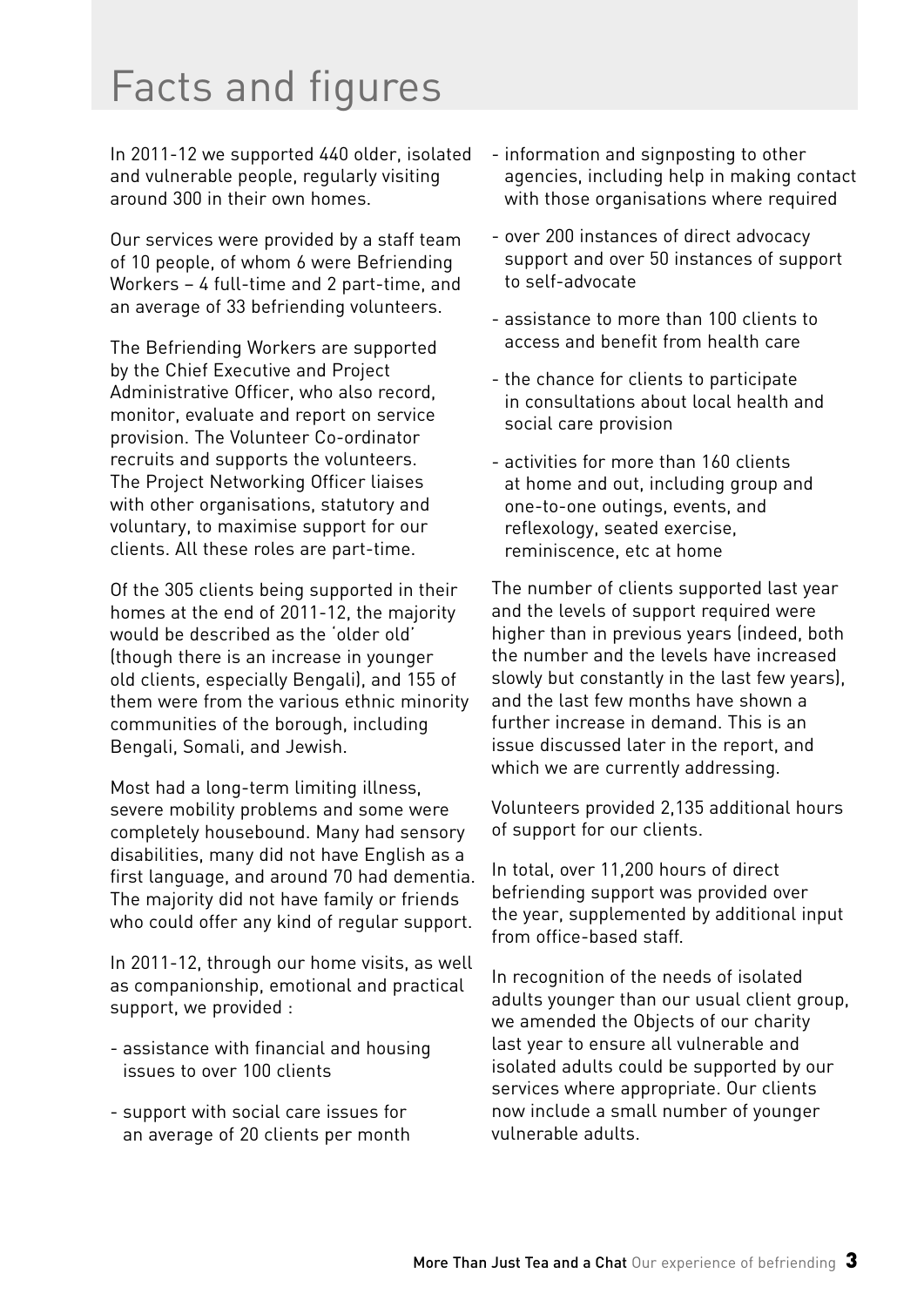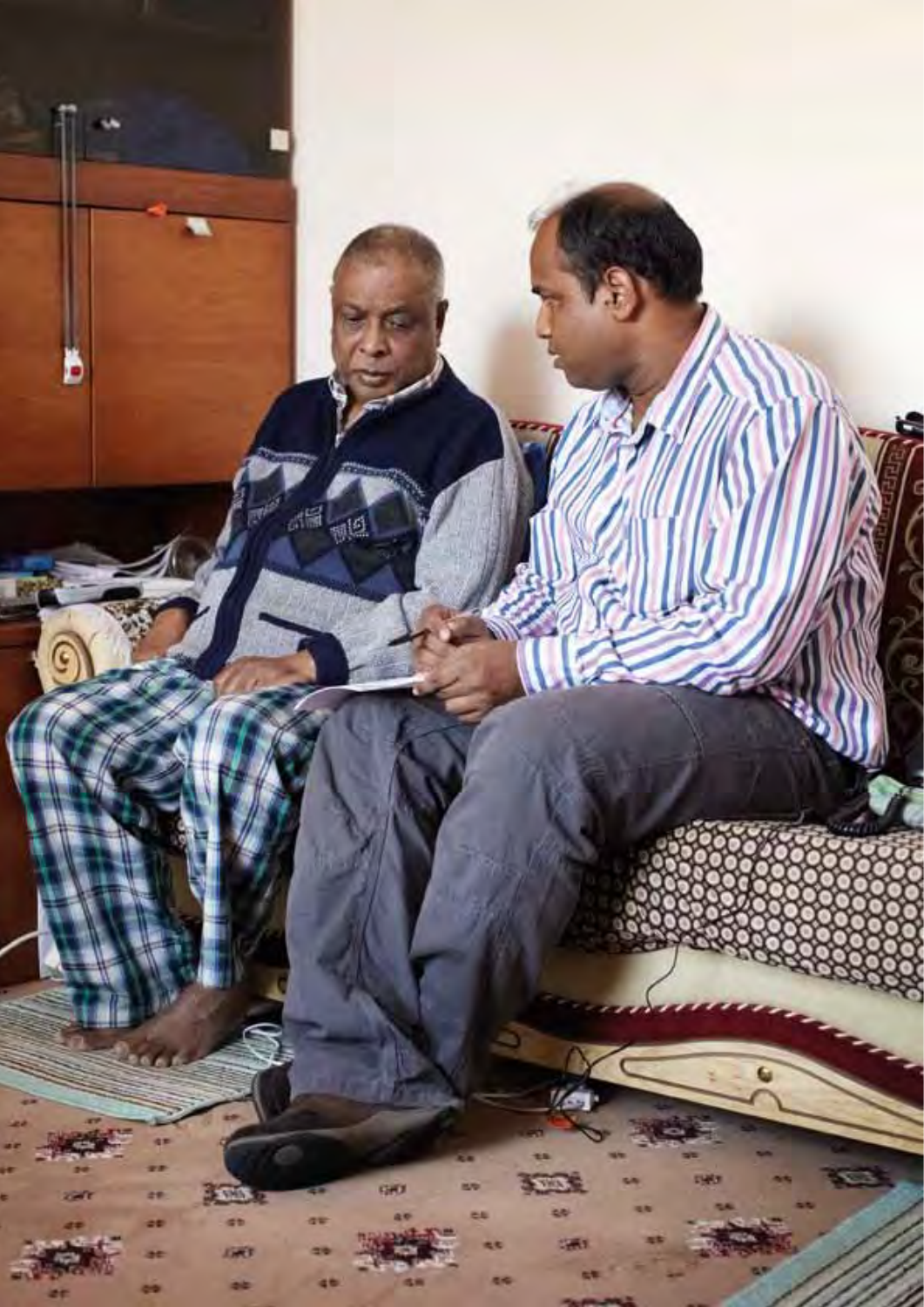# The difference we make

The aims of the organisation are:

- to enhance the quality of life of isolated, vulnerable and older people and decrease social isolation
- to promote well-being and increase independence through emotional support and through access to services, benefits, etc
- to provide relevant and stimulating activities and increase social rehabilitation.

In this section we look at the way different elements of our service address these aims and the specific problems experienced by our clients. The needs of our clients change over time and different elements may be applicable to a particular client some or all of the time. There is also significant overlap between these elements and the problems addressed and outcomes achieved – most notably social contact, promoting independence and well-being and empowerment and engagement – but they are described separately below to highlight some of the key issues.

## **Loneliness and isolation**

'Social isolation' and 'loneliness' are linked but not synonymous. You can be isolated, in that you do not have a social network, but not feel lonely. You can have a large social network and still feel lonely. On the whole, our clients are both socially isolated – through ill health, lack of mobility and lack of regular contact with family or friends – and feel lonely.

There has been a great deal of research into the effects of social isolation and loneliness on quality of life and wellbeing. We are a supporter of the Campaign to End Loneliness and they hold a wealth of research material on this issue which we do not want to duplicate here.

What is clear, however, from the research, is that loneliness has demonstrable negative health effects – both physical and mental.

Befriending is one of a number of measures which help to alleviate loneliness and isolation. There has been insufficient robust research to date which measures the impact of one-to-one befriending on loneliness, but there has been a great deal of reporting of users' experience of befriending showing that they feel they have benefited from it and value the services they receive.

We ask our clients regularly for feedback about our services, and receive their views informally and formally throughout the year.

This year we asked all our clients what befriending meant to them. That it helped alleviate loneliness and isolation featured a lot in the responses, directly or indirectly:

*"It helps me feel not so lonely. It gives me hope to carry on going."*

*"To hear another voice; to break the loneliness."*

*"Somebody friendly coming in to see people like me who don't see anybody."*

*"Helps to keep in touch with the outside."*

*"A friendly face visiting every week. I look forward to her visit."*

*"The day drags when you're on your own – having P come round cheers me up."*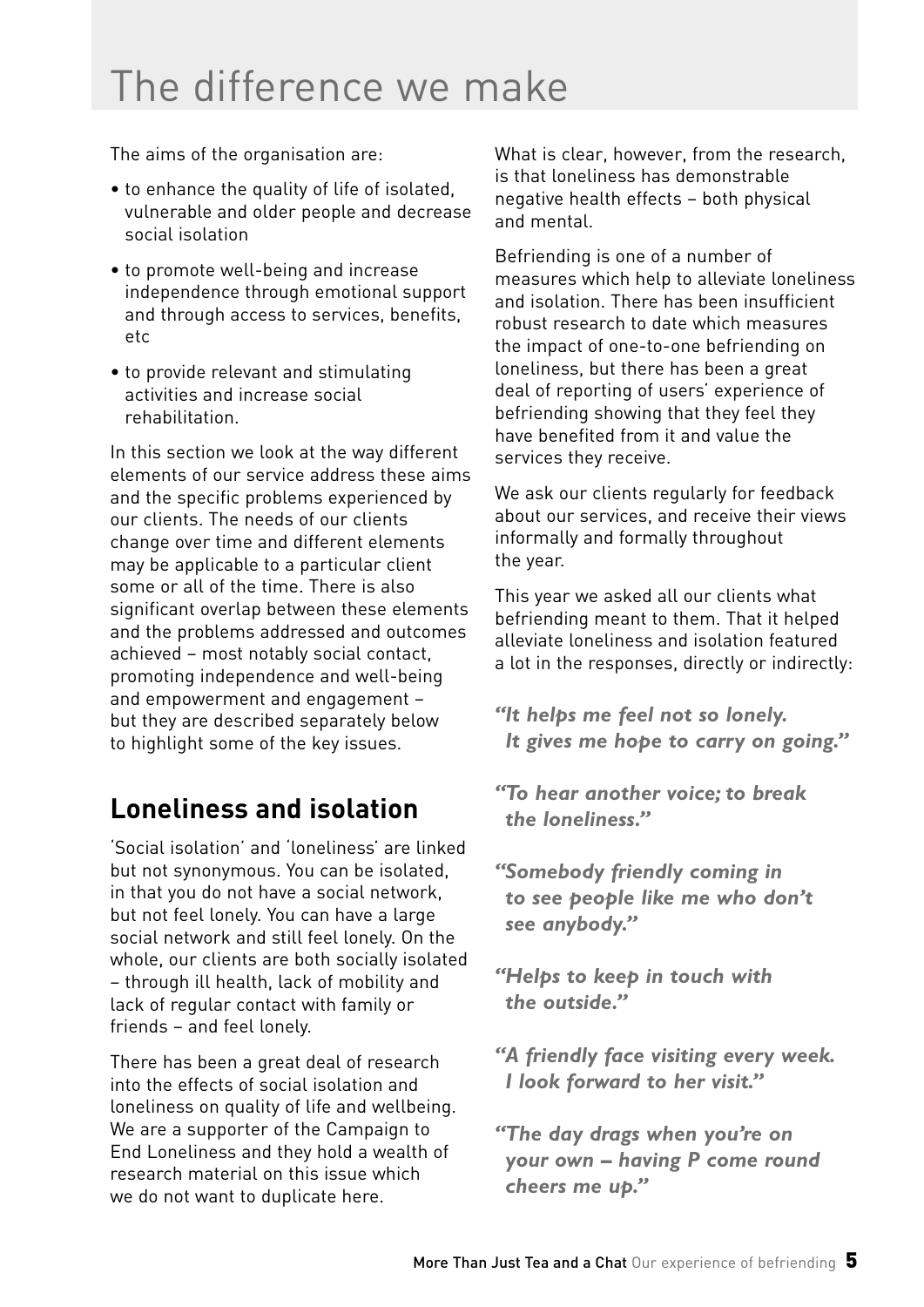- *"I like it when you come. I can talk to you and feel better."*
- *"It means giving me an outlook on the world outside by having somebody to come."*
- *"It's been nice to have a visitor as I'm on my own."*
- *"I would miss you if you didn't come – you can't talk to the telly."*
- *"Something I look forward to every week."*

## **Health**

In addition to addressing loneliness and the health problems that can result from it, our services also aim to support our users in addressing their other health issues, by helping them to access and make best use of the health care services relevant to them.

From individual visits, service reviews and surveys of our clients specifically relating to their health, service users have identified the need for this kind of support. We have piloted different ways to meet their needs, including most recently, a project to raise GP awareness of our services and their benefits.

As so many of our clients have health problems, this is obviously an important area to address. Many of our clients also have sensory, physical or language barriers, or dementia, which add to their difficulty in accessing and understanding health appointments.

As a key part of this work, we support our clients through all stages of their health appointments – including informing or reminding them of appointments, making the appointment for people where required, escorting them to he appointments, helping them to communicate and understand while they are there, and helping with any follow-ups, including further appointments, collecting prescriptions, and so on.

We visit clients when they are in hospital and offer support during their stay and after – including providing advocacy support if required.

We also identified that activities which could be of health benefit to our clients were only available to them if they could access centres that provided them, and many of our clients were unable to do so. As well as the other activities we provide – see page 9 – we therefore also started reflexology sessions in people's homes, and trained our staff in providing gentle seated exercise which could then be offered to clients on a one-to-one basis at home.

#### **Dementia**

Over the last few years, the number of people with dementia who we are supporting has increased significantly. As a result we recognised the need for increased and ongoing training, building on our standard person-centred care approach, to help our befrienders to better understand and support clients with dementia. This additional training has been carried out over the last two years and is continuing.

We have also been working closely with the Alzheimer's Society and other local agencies to ensure that the services we provide are complementary to theirs and that each party can support a client as and when appropriate.

One area that has worked well in the context of these long-term befriending relationships has been the introduction of life stories and life-story profiles. These have been a really beneficial additional tool in supporting our clients, in helping them to communicate and share their lives, and for us to listen, understand, appreciate and respect them.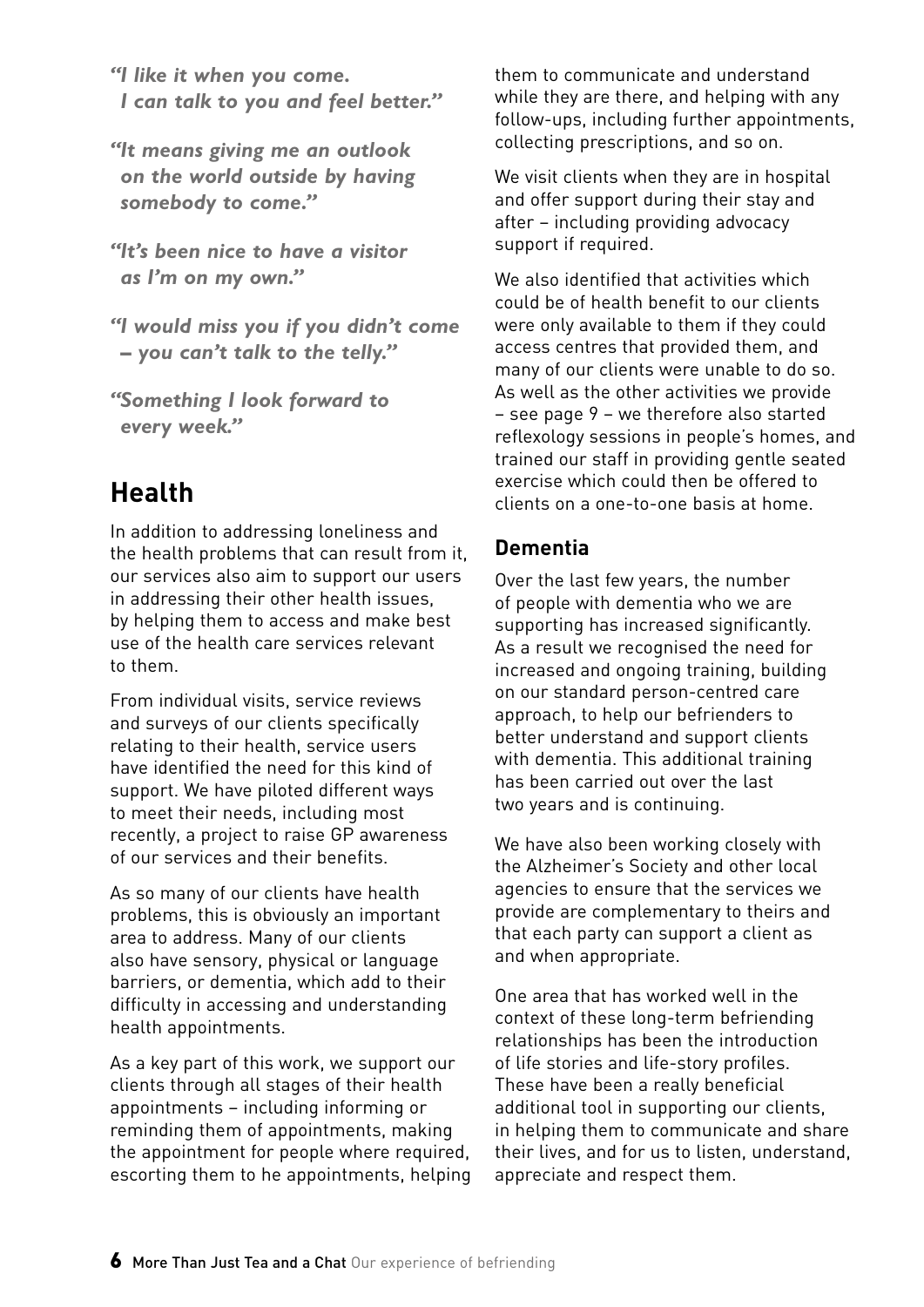## **Social care**

#### **Information, advice, signposting**

If people are housebound they can find it very difficult to get the information they need to get support, particularly if, as is the case with our clients, they do not have access to the internet. We have access to the information they need and can provide them with it as and when they need it, in their home. Information includes the various health and social care services available, housing information, repairs, help with transport, support with financial problems, support from other local organisations, hairdressers and shops. All of these help people to live more independently.

Through our networking with other organisations we can direct people towards support services or liaise directly with those organisations to get the support in place.

#### **Support to access social care and other services**

We have always supported clients to ensure that they have the appropriate social care in place and that the care they receive is delivered as it should be. This sometimes means we are involved with social care assessments and reviews, and helping people if they are having problems with their care. This area of our work has increased substantially over the last year.

We also help people to identify and secure additional financial support where applicable and help them sort out other money problems that they might have. In the same way, we help with any housing issues that arise, including suitability of accommodation, adaptations and repairs.

*"It means if I want help I can ask for it and I can talk to them and know I'm not on my own."*

- *"I get a lot of help by getting regular visits and helping with difficult things."*
- *"You are a great help to me. I don't know any English and you do all my correspondence for me."*
- *"I can't read or write but I receive lots of letters and I am old so need lots of help which is done by you. That is what befriending means to me."*

#### **Advocacy and self-advocacy**

Our 'advocacy' role is a natural extension of our work and fits well with the relationships established with clients. The befriending relationship is already one where trust and continuity exist. Instead of bringing in a new person to deal with one-off issues – a situation which our client group dislikes – it is the same befriender who can support the client as and when they need it.

It is also the case that because our service is not task-oriented like personal care or cleaning services, and because it does not have the same restrictions on time that these services have, clients can use the time with us to raise things which are of concern to them which they do not feel able to raise with others.

There are many reasons why people can not or do not speak up for themselves when things go wrong. Many of our clients have communication difficulties because of language, sensory impairments or mental health problems. Many have lost confidence in dealing with issues on a daily basis. Many are afraid of losing services or of 'making things worse'. Even with our support, they can sometimes be reluctant to speak out.

The use of the term 'advocacy' for what we do may not be accepted by everyone and it is also not a term all our clients recognise.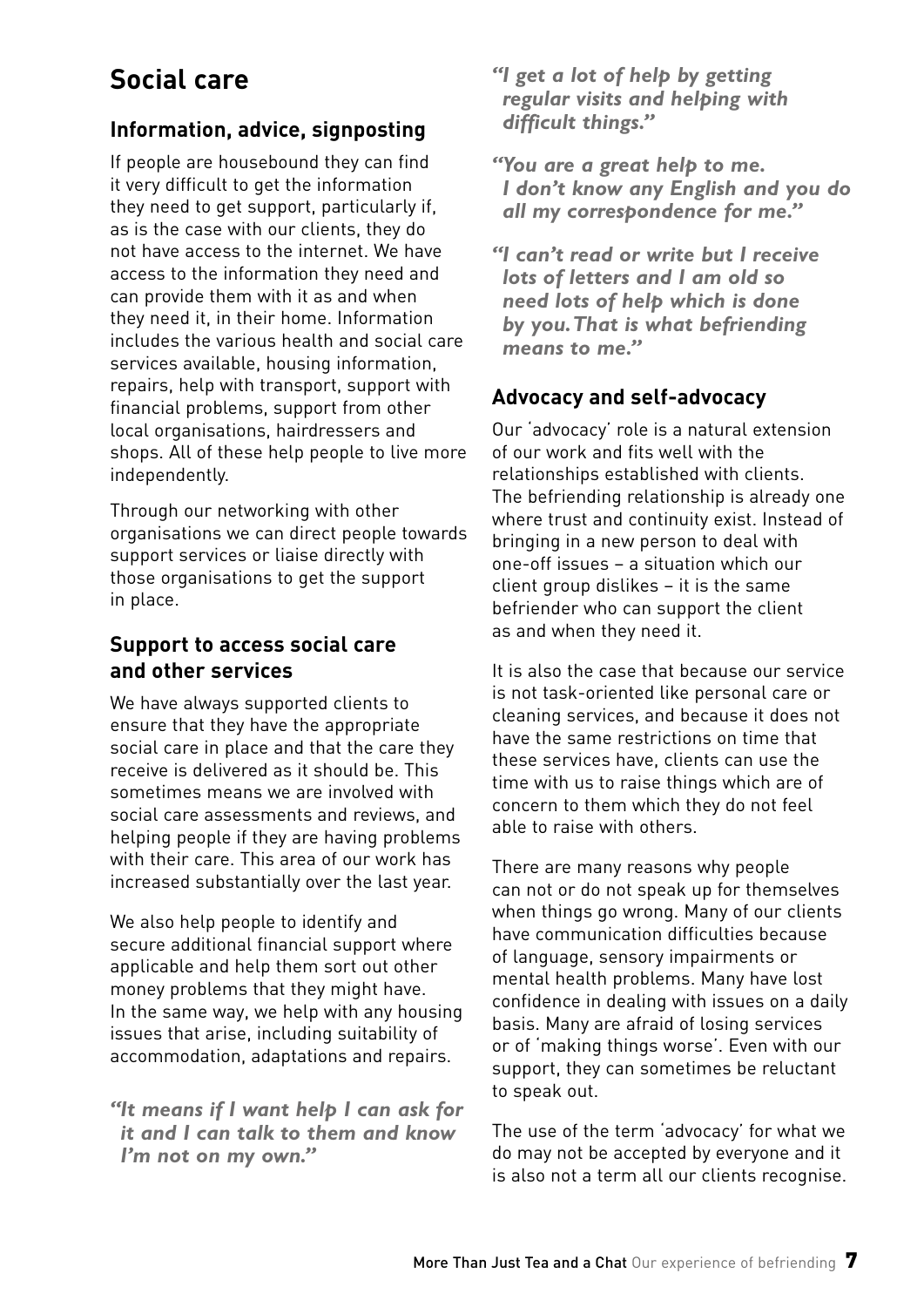What our clients do know and like is that someone they trust can be confided in, and will help them to sort out any problems that arise, help them to make choices for themselves and to have a voice. Wherever possible we help people to help themselves, empowering them so they have more independence and control in their lives.

- *"A friendship to help me talk things over. It is beneficial because I know I can trust that person."*
- *"Helps to get thoughts into perspective as I can get a bit angry at times. You know how to calm me down."*

*"Support when I have worries."*

*"I get a lot of help with paperwork and have someone to share my troubles with."* 

## **Involvement and empowerment**

#### **Involvement in our services**

We involve our clients from the start in deciding what services they want from us, the time and frequency of visits, activities they wish to participate in, and so on. At any point, informally, or formally through reviews or surveys, clients can identify changes they would like. The choices we offer to clients, the knowledge that they can always call us if they have any problems, the chance to express their views individually or collectively about our services, all contribute to our services being user-led. Because we ask them and see them so regularly, we can pick up on needs as they arise and try to address them, either individually or, where appropriate, by developing new ways of working which will benefit all clients as required.

It also means that our clients feel valued, wanted and listened to:

*"Confidence as when I talk to you I feel listened to."*

- *"Nice to know I can get on with someone. Sometimes I don't feel liked."*
- *"I get emotional support. You have endless patience with me."*
- *"It means communicating with people on a one to one basis and being a good listener."*

#### **Involvement in consultations**

An extension of this involvement of our clients in the services we provide, and of our individual advocacy, self-advocacy and empowerment work is our work to give our clients a voice more widely, through consultations and surveys. Our Housebound Older People's Reference Group was formed because our clients said they did not feel that they were listened to. Because they are housebound, they said that they had become invisible. They are not on the internet and can not go to meetings, so they can not express their views in the ways most used by organisations who are doing consultations.

A self-selecting group of around 30 clients, who reflect the overall profile of our client group, are involved in surveys and consultations carried out each year by other agencies – these have covered health, housing and particularly social care, including in relation to personalisation. This is in addition to surveys we carry out with all our clients. In this way the views of our clients can be heard, they have the chance to influence service planning and can be more actively involved as participants in their community.

Our involvement in forums within the borough which bring together the voluntary and statutory sectors also gives us the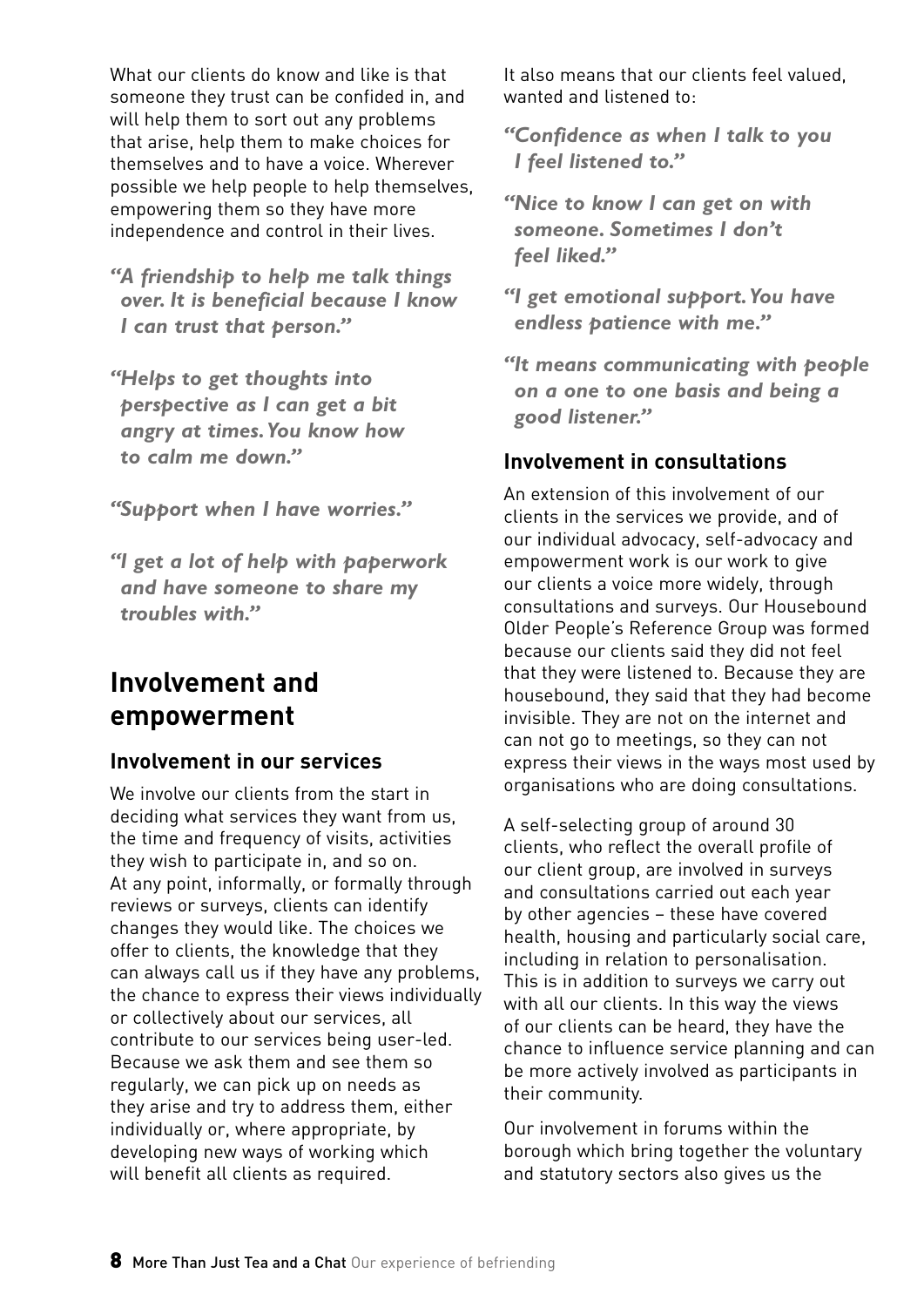opportunity to raise the issues our clients have raised with us, so that their views and concerns can be addressed.

## **Activities**

Many years ago we had our own minibus and took people out on group outings - for example, to the seaside, to the pantomime, or shopping - many times each year. However, times have changed. Our clients now are far less mobile and do not wish, or are not able, to go on these all-day group outings. We now only run a few trips each year of this kind, with a hired minibus, picking people up at their homes, most often in their wheelchairs, and we provide one-to-one escorts on the trips as most people would be unable to go without this.

We recognised some time ago that things were changing and started our ALFIE project (Active Life for Frail Isolated Elders) to ensure that people could be involved in activities inside and outside the home, as they wished.

We now provide far more one-to-one escorted trips to local parks, shops, museums, cafes etc. We also provide more activities in the home – reflexology and seated exercise, as mentioned above – and things like crafts, games and reminiscence.

The reminiscence activity has proved particularly successful, with people very keen to share their life stories – particular events or memories – or whole autobiographies. Out of this we developed our booklet 'Tin Baths and Doodlebugs' which has been very popular, not just with our clients, but with libraries, reading groups and centres.

Another new development has been the ALFIE club, which we run in partnership with different organisations, including sheltered housing schemes, centres, and other voluntary organisations, providing

social get-togethers at different venues throughout the borough so we can ensure more of our clients can get to them and share the event with others. At these events we have had school choirs, singers, dancers, pampering sessions, group seated exercise, celebrations, and always refreshments.

The activities are chosen by each client to suit their needs and wishes, and give flexibility so that when they feel like going out they can, and if they can't go out, or prefer to stay in, there are activities which suit them too. Clients report back to us that the activities help them to feel more connected and engaged with the community, reduce isolation and support their physical and mental well-being.

One of our favourite client quotes of the last few years is about one of the trips:

*"It was getting out of the house, being somewhere different and in the open. When things are a bit brighter, the light in my eyes is a bit brighter. Thoughts become different."*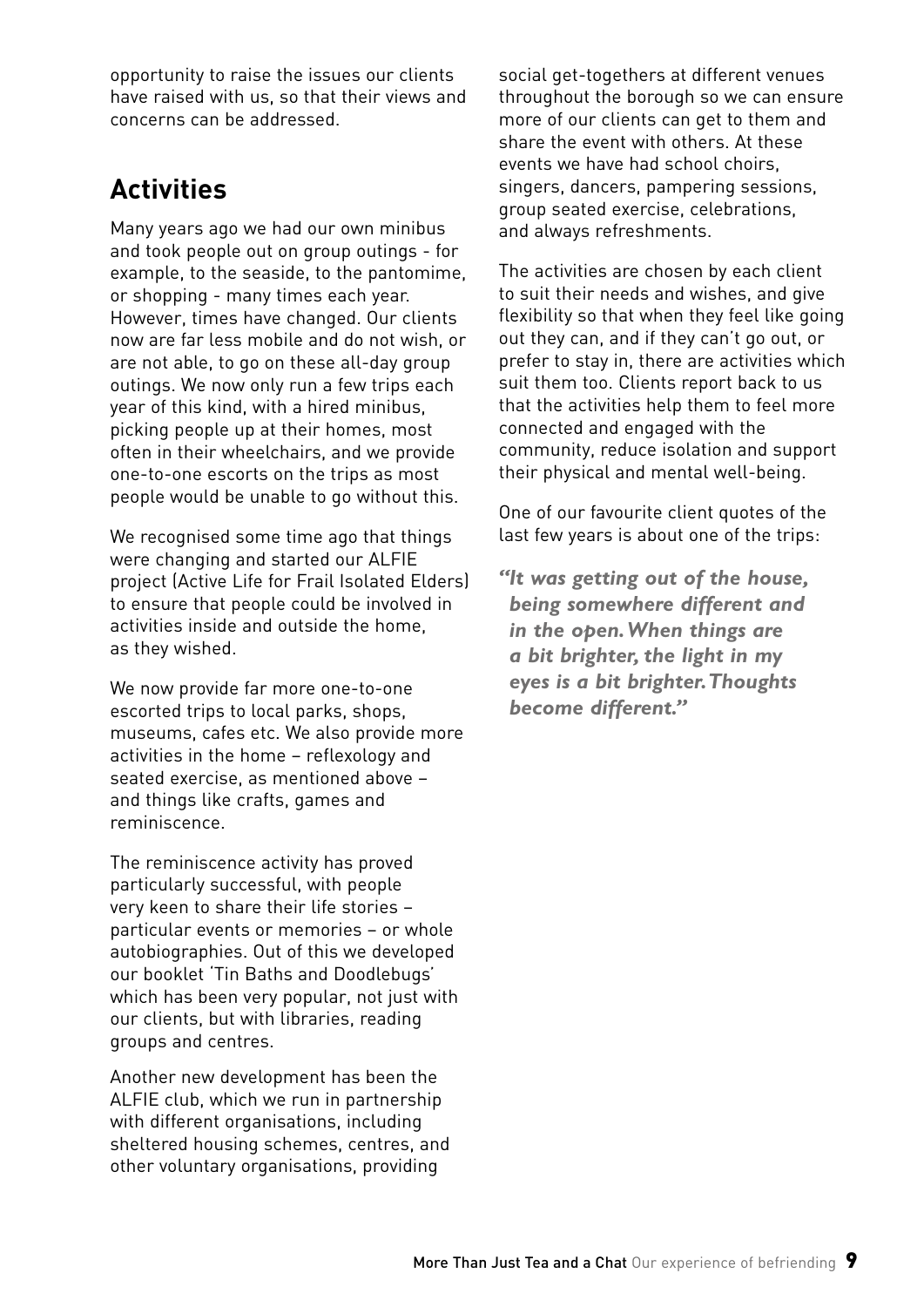Mrs P is aged 89, and has been receiving our befriending service since 2003, after her husband died. She has no main contacts except for a cousin she sees occasionally and a home carer. Mrs P is independent but isolated and is managing to maintain her independence with our support. With our help she has made new contacts at social clubs. She enjoys the befriending visits, the companionship and having someone to talk to. She has told the befriender that if she didn't have these visits she would have no one to share her feelings with and become depressed.

Mrs S is aged 88, and has vascular dementia. Her condition is such that visits have to be pre-arranged with the carer because she is unable to answer the telephone or front door bell. Her befriender visits weekly and will also take her out for a coffee which she enjoys and a walk in the local area. The befriender has commented on how much pleasure Mrs S gets from listening to music – she will often get up and dance in the lounge when she hears a particular song she likes.

Mrs X is aged 87, and was diagnosed with dementia in 2010. She has been receiving a befriending service since 2008 and has built a good and trusting relationship with her befriender over the years. She used to be very independent, but her condition has deteriorated to an extent where she now needs her befriender to remind her about appointments and to read her correspondence. The befriender escorts Mrs X to hospital appointments and stays with her to ensure she is clear about what is happening and what will happen next. Her social worker has mentioned the importance in having a befriender who has known her a long time and who has witnessed the change in her health over that period.

Mr A is a 70 year old Bengali man who has no family in the UK and was depressed because they were not with him. A neighbour, who is also a client of ours, suggested he self-refer to our service. He does not speak English and relies on his befriender to assist with his correspondence. He recently received letters saying that he was in arrears with council tax and housing benefit. a situation which had arisen because he had not understood what was required of him in relation to these benefits. With the befriender's support, in liaison with the council and with legal help, the situation has been resolved. This was a lengthy and difficult process and Mr A has said that he does not know what he would have done without the befriender.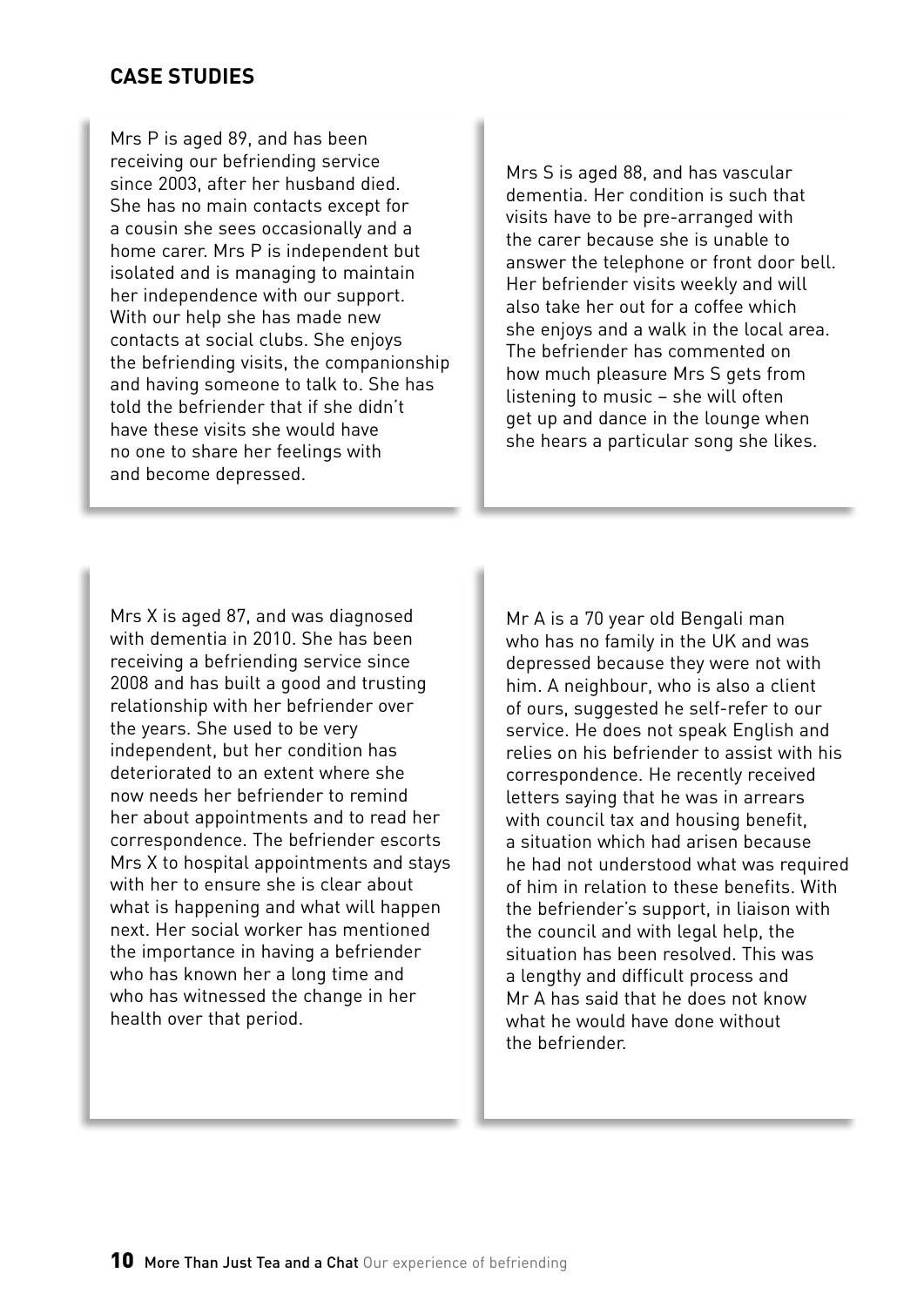## How our services are delivered

The fact that THFN uses paid befrienders comes as a surprise to many people. The general perception of befriending, and indeed what is generally the case, is that befrienders are volunteers. THFN has used paid befrienders as well as volunteers for as long as anyone remembers. One of our paid team has been with us for over 23 years, two for 19 years, the others for over 6 years. Two were volunteers with us before they started as paid workers. Our volunteer numbers have grown over the last few years, averaging 33 last year, 40 at the time of writing.

We are delighted with the number of volunteers who support our work and we understand that their time may be limited – whether that be in terms of hours per week because of work, education or family commitments, or in how many months or years they can stay with us overall, for the same types of reasons.

What we have found as a general rule is that volunteer befrienders only wish to visit one client at a time. The period of time they stay with the organisation is generally 12-18 months, though some have been with us for many years. With volunteer support alone, we would not be able to have the capacity that paid staff can provide, and that the demand for our service requires, nor, in many cases, the continuity and longevity that our service users want.

With volunteers as additional support, we have enormous added value – in terms of the extra skills and attributes that they bring, the variety of language and cultural knowledge, different ages, backgrounds and personalities, particular interests which they can share with clients, availability for special events and outings to boost the staff numbers etc.

Whether paid or volunteer, each member of our team shares common values and sees their role in similar ways:

*"I try to be a good friend and neighbour. To be there if they want you. If someone needs help, you will try and help. It's the comfort of knowing someone's there for you."*

*"We are from an organisation where we are always there for them."*

*"The client finds trust… it's a gradual process."*

They also share similar views of why they like befriending, and how they benefit from it themselves:

*"It's given me such a grounding in reality, where we came from, where we're going."*

*"Even when they go into a hospice, I go and sit with them and hold their hand. One lady I visited, I think she knew I was there. She squeezed my hand. I miss her. I will always talk about her. They become part of my life."*

*"It's the most rewarding thing I've done by miles… I feel so connected. It's about humanity."*

And they recognise the difficulties:

*"Trying to do things for everyone to the best of my ability. Not everyone is a sweet little lady, but I'll still do my best."*

*"Not easy, because people are not the same – they have different needs, issues, mentalities."*

It will, wherever possible, be the same befriender who visits and supports the client for as long as they are with our service. The matching of befriender and client is important. Having befrienders who stay with the organisation a long time makes for greater continuity. Our service users do not distinguish between paid and volunteer befrienders – it is the relationship they value – with a person they see as a friend:

#### *"Having a friend who gets to know your likes and dislikes. A true friend."*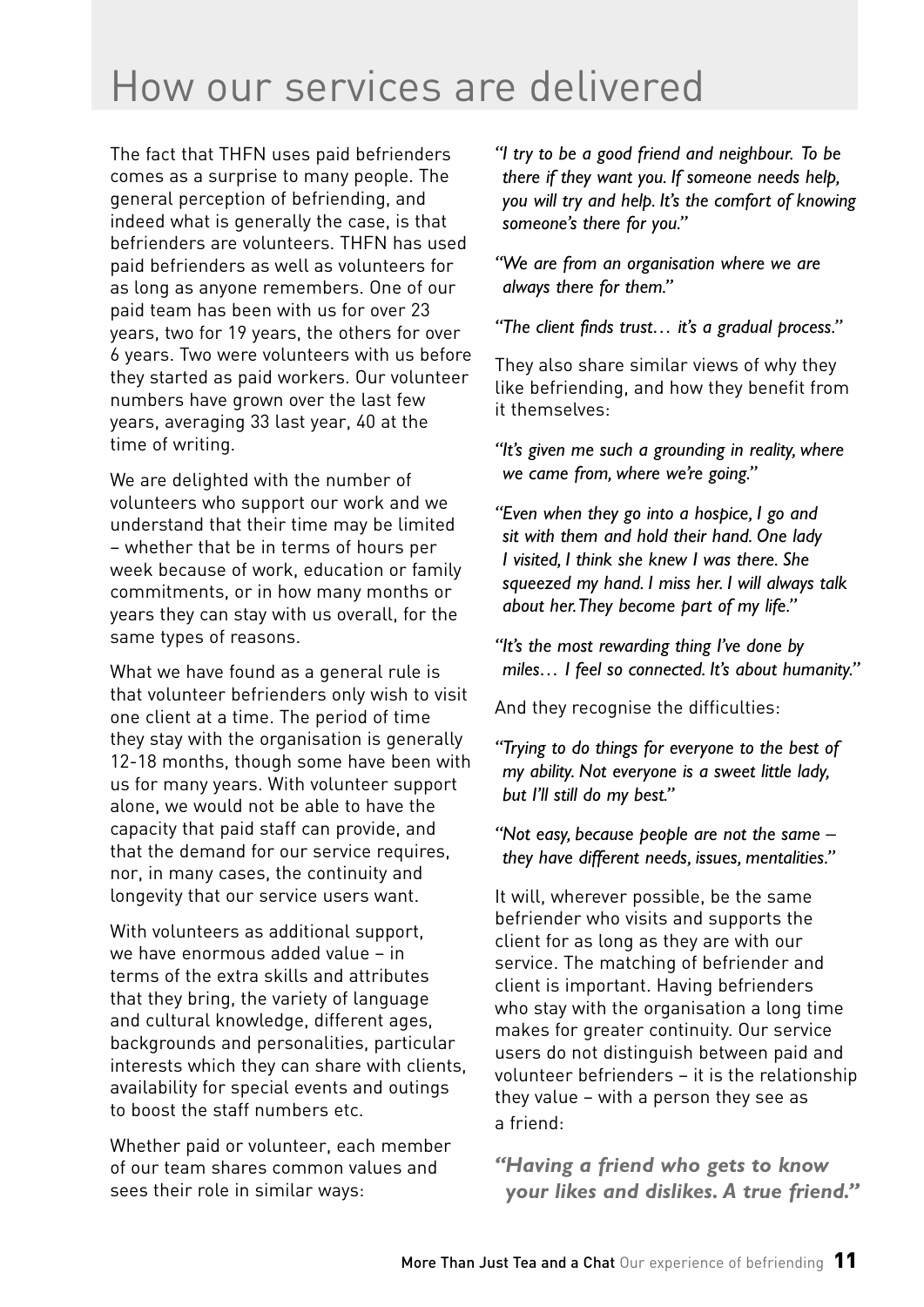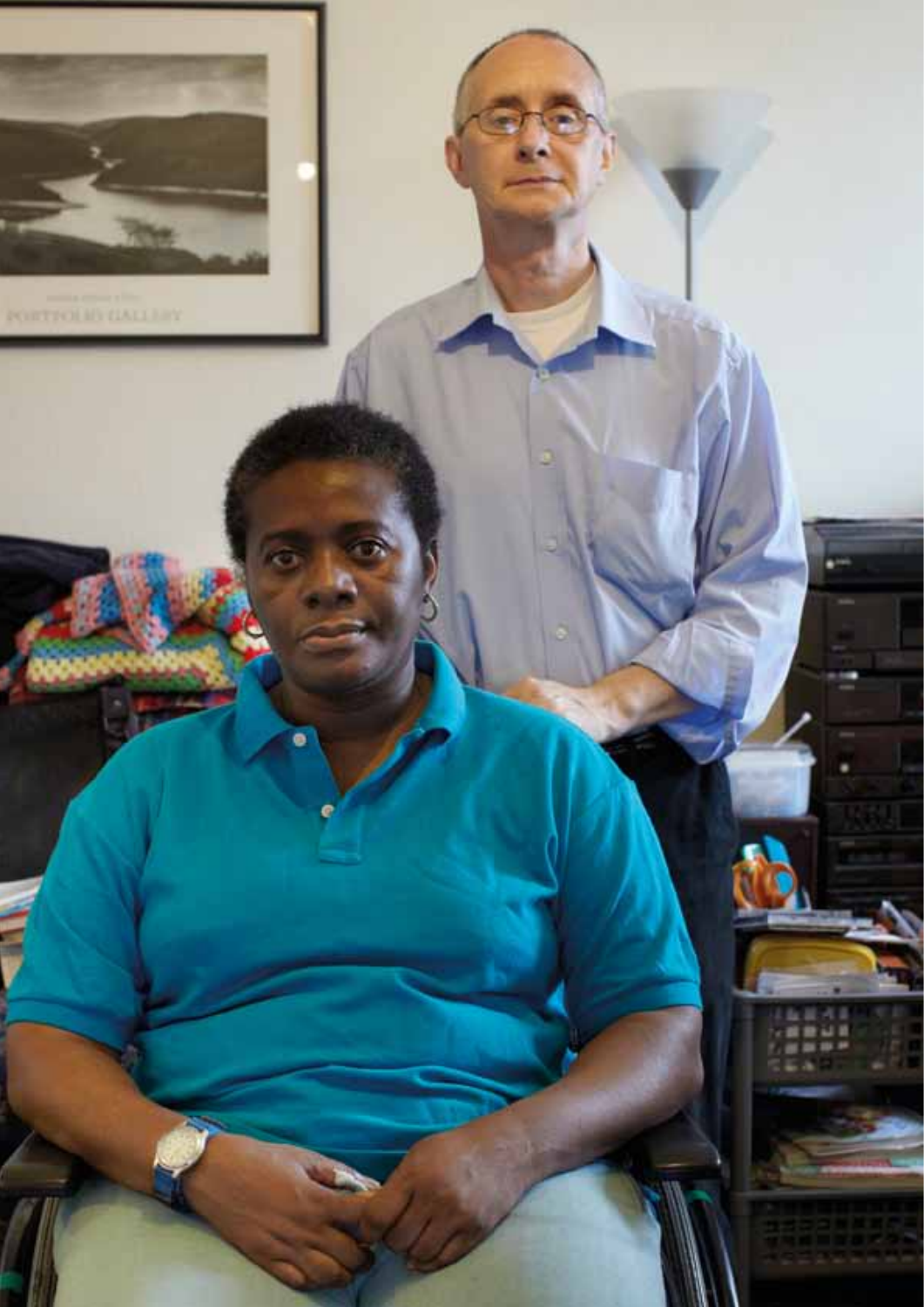We have extensive recording and monitoring systems in place in relation to our clients and our service provision so that we can record what we do and measure the benefits of our services. These include:

- an electronic database (as well as paper records) recording relevant information relating to users
- daily record sheets completed by befrienders about visits, outputs and outcomes, which provide data for our monthly/quarterly figures and are a way in which we can monitor every element of our services
- individual service user reviews, informal feedback from clients, formal feedback from clients, including questionnaires, surveys, consultations (including through our Housebound Older People's Reference Group), complaints, comments and compliments forms.

Evaluation of services provided and whether outputs and outcomes are in line with our targets, and meet quality standards, is carried out by senior staff and discussed with the staff team.

Reports are provided for internal use to check progress against targets (as set in the Annual Plan) and discussed by staff and trustees, with any necessary amendments to services made. Likewise new activities or changes to service provision are introduced in response to evaluation and feedback from clients. Reports to funders are provided as required.

We work to PQASSO quality assurance standards to ensure the continued quality of our services. We have also had independent surveys carried out with our clients, including by the council, to measure satisfaction with our services.

These measures are in place to assist us in determining the benefits of our services, to make any necessary changes, to develop

new services, and to demonstrate to funders that the money they give us is being effectively used.

The continued support of funders and their feedback to us about our services, the continued level of referrals into our services, and the feedback of our service users gives us some confidence that we are providing good services and are able to demonstrate that reasonably well.

However, we are always looking to find ways that can more effectively demonstrate the impact of what we do, and to raise awareness more widely of the benefits of befriending.

We know that there has been little evaluation of the benefits of befriending which is considered robust, particularly in relation to face-to-face befriending of older people. Nor has an effective practical method been established to measure all its benefits, whether that be in relation to alleviation of loneliness, promotion of good health or reduction in the need for other care services.

There are many different measurement tools in use generally and some of these are becoming more widely adopted, while others are still being tested. There remain difficulties in finding a measure or measures that can be implemented effectively in practice, particularly in relation to this kind of service, with this client group. Different organisations have looked individually at ways in which befriending may help in different circumstances and likewise how befriending can be measured in terms of cost-saving.

We know the outcomes we wish to achieve, and use various methods to determine these and to demonstrate them effectively to others. What we feel is needed is a method which is accepted as robust, but is also practical and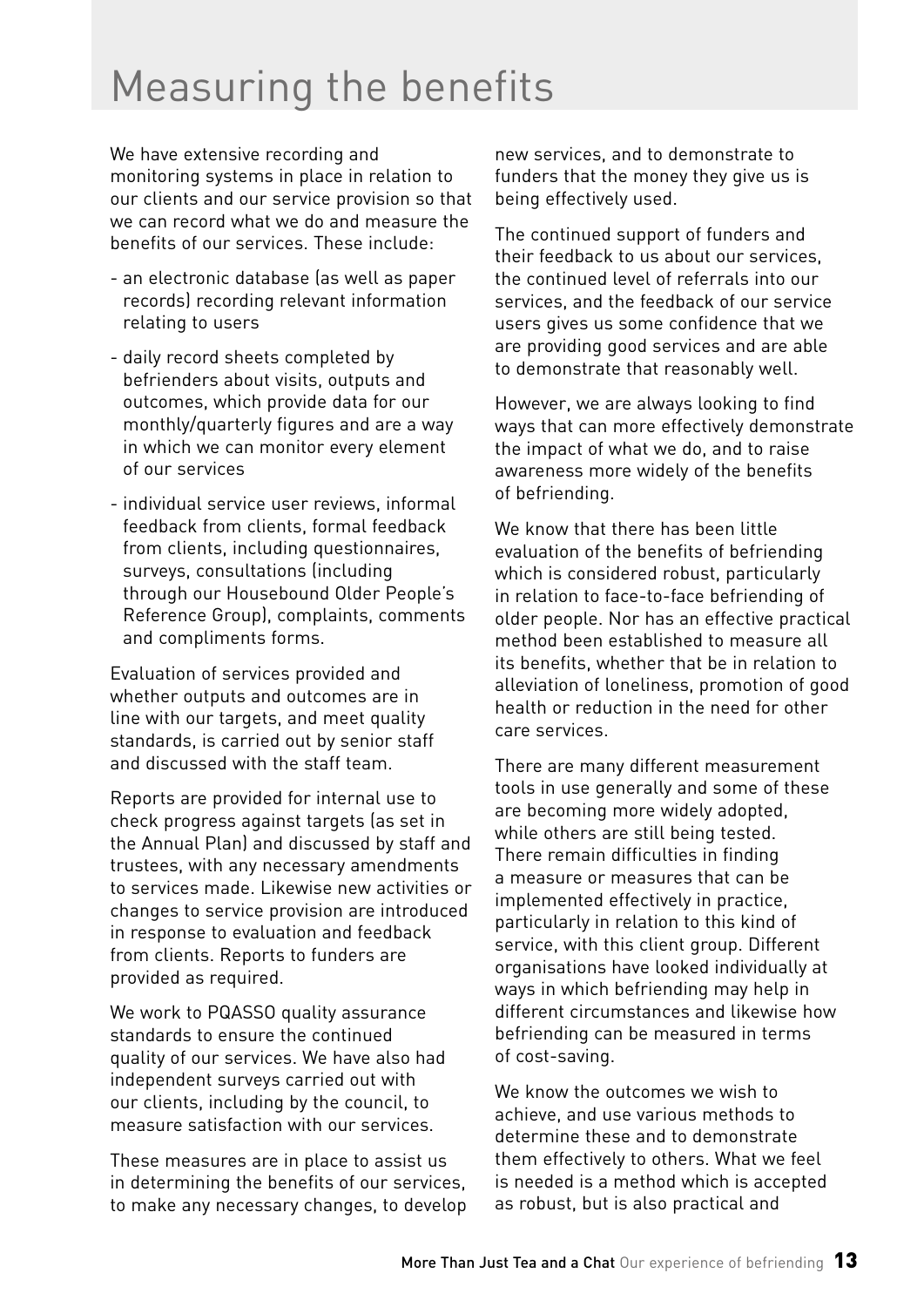achievable, sensitive and non-intrusive for our client group, appropriate to the type of services provided and the limited resources available to a befriending organisation.

A lot of what is accepted about befriending is based on common sense – what can be seen as self-evident. For example, our experience, like that of other organisations, has shown that befriending interventions can reduce the level of non-attendance at GP and hospital appointments by our client group and this can be costed, as can the potential savings made from the person not having to be admitted to hospital or having some other medical intervention as a result of not accessing health care at the appropriate stage.

However, the precise health benefit of a given intervention and the actual costing would be difficult to gauge individually, and very resource-intensive to do for all clients, though a sample could give an indication of the cost-effectiveness of ensuring a client gets the relevant health care, and this has been tried by some organisations. What is self-evident though, is that if someone is ill and needs to see a GP or go to hospital, the chances are that they're going to get worse if they don't. Therefore the intervention will have been of benefit to the client, even if it is not precisely quantified or monetary value put on it. Again, it is widely accepted (and is acknowledged in the recognition of the need for preventive services), that the fence at the top of the cliff to prevent people falling is cheaper than the ambulance at the bottom when they have fallen.

There are also various tools designed to gauge other factors such as mental well-being and whether the intervention is effective in improving it. But there are difficulties with this. For example, we all have good days and bad and even when people report that they are feeling better, can you be certain that it is because of the intervention and not some other factor?

We ask people how they feel each time we visit – in the kind of way a friend does – or, because we know them well, we gauge their mood from how they seem, things they say and issues they raise. We also take note of the fact that people want us to keep visiting - and that suggests to us that they are finding some benefit from the visits. We record 'smiles' and 'hugs' and we take note of the comments made on review forms and questionnaires, many of which are given in this report. Much of the positive response we get is unsolicited – given freely and not in response to a questionnaire where clients may feel obliged to say something complimentary.

There are difficulties and gaps with this kind of 'monitoring' too, and we recognise these. However, although it is not considered robust evidence, we value the feedback from our clients very highly. This kind of qualitative evidence does appear in research reports and is considered valuable, if not conclusive.

There needs to be a monitoring tool that is sensitive and appropriate as well as robust, which can take account of clients with mental, physical, sensory and language barriers, and which recognises that we work within a situation which is long-term, not one that is time-limited with the kind of measurable outcomes associated with short-term situations where there is a fixed end goal.

We will continue to explore ways to measure the impact of befriending in a practical and effective way and aim to be involved in research carried out which helps to take forward this work to demonstrate the benefits and to find ways to improve.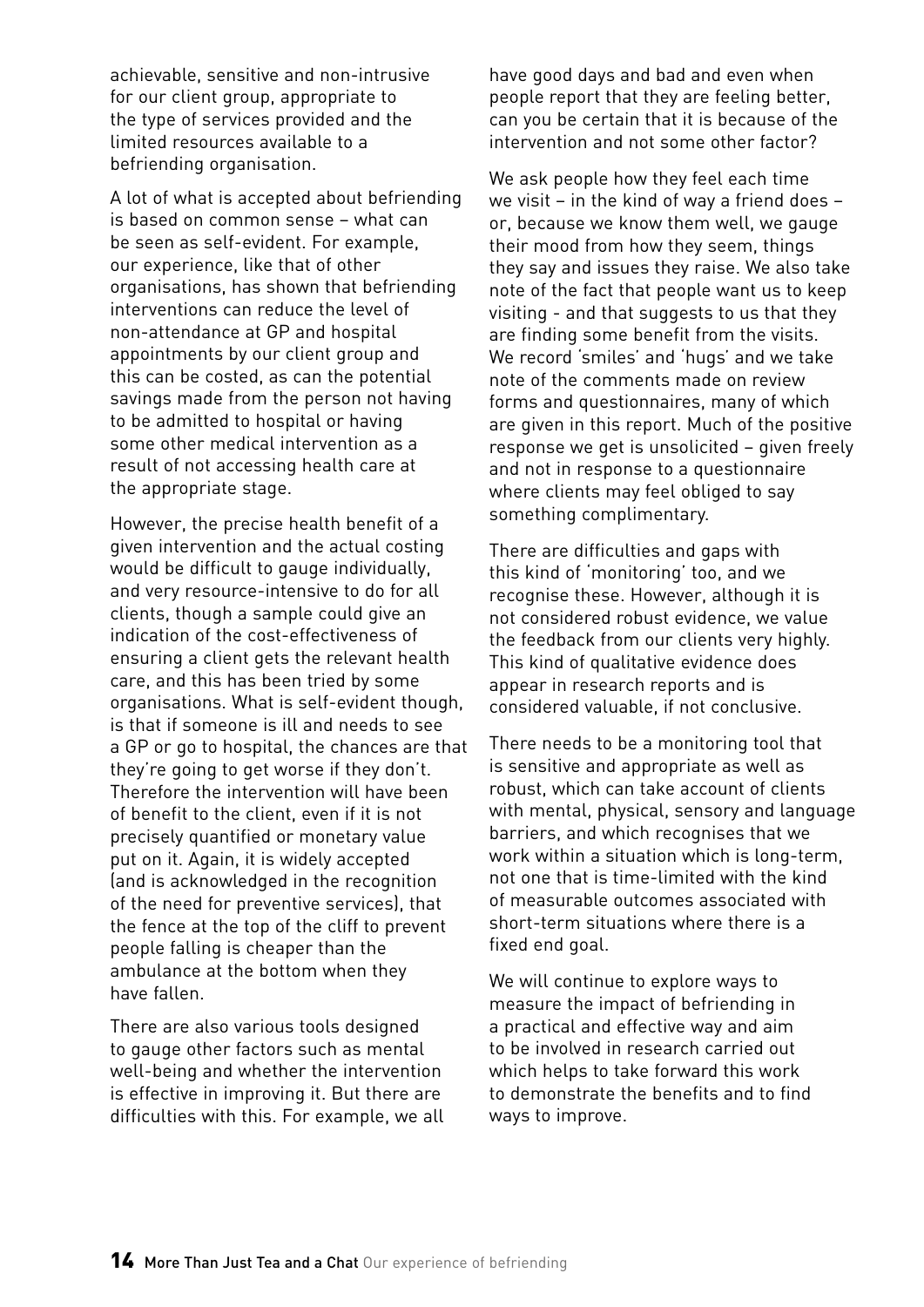# The way things have changed

As can be seen from the way our services have developed, we have adapted to the changes in the external environment and the needs of our service users within that context. Our Befriending Workers have seen the changes over the years and notice the effects these have had on the services we provide:

- *"The work is very different from twenty years ago. There is pressure on the organisation to take on the role of other services… you have to plug the gap."*
- *"If people have no services, then we spend longer until things are organised."*
- *"In the past other people had more time care workers, district nurses… now with the reduction in time and in services, it falls to us to have the time."*
- *"Families are often distant and neighbours aren't what they used to be."*
- *"I do a lot of interpreting."*
- *"People want to see a human face. The more technology takes over the less they see real human beings."*

Our clients also recognise what our service can provide which others can't:

*"Someone to chat to about things you have in common - who is not a carer but has time to talk."*

Some of our clients equate the befriending service with the provision of support which would traditionally be provided by other services, as seen by the responses under Social Care (page 7) and by these views of what befriending means to them :

*"Phone calls, writing letters, filling out forms"*

*"Helping doing a little bit of shopping, any help I need."*

It is not just changes to other services which have affected the befriending role. The clients we see now are generally those who are in poor health with very limited mobility, and this has affected activity provision, as described under Activities (page 9).

There has been a significant increase in referrals to our services for people whose main or only wish is to be given help to get out of their homes and are unable to do so unescorted – they just want to be able to get out and about locally – not to be stuck in their homes. For some people, befriending has come to mean this:

*"It is a great idea and very helpful as I cannot get out on my own."*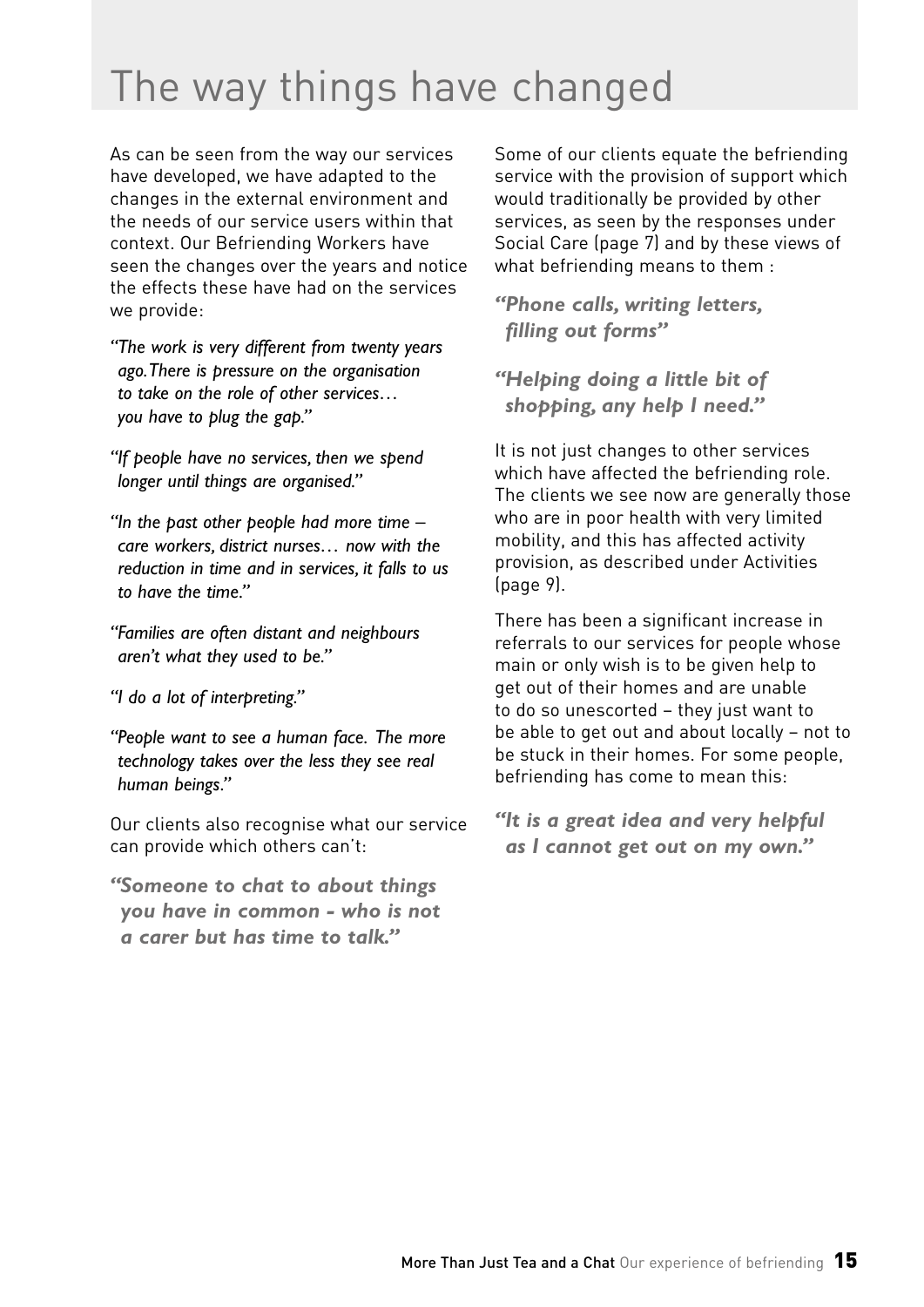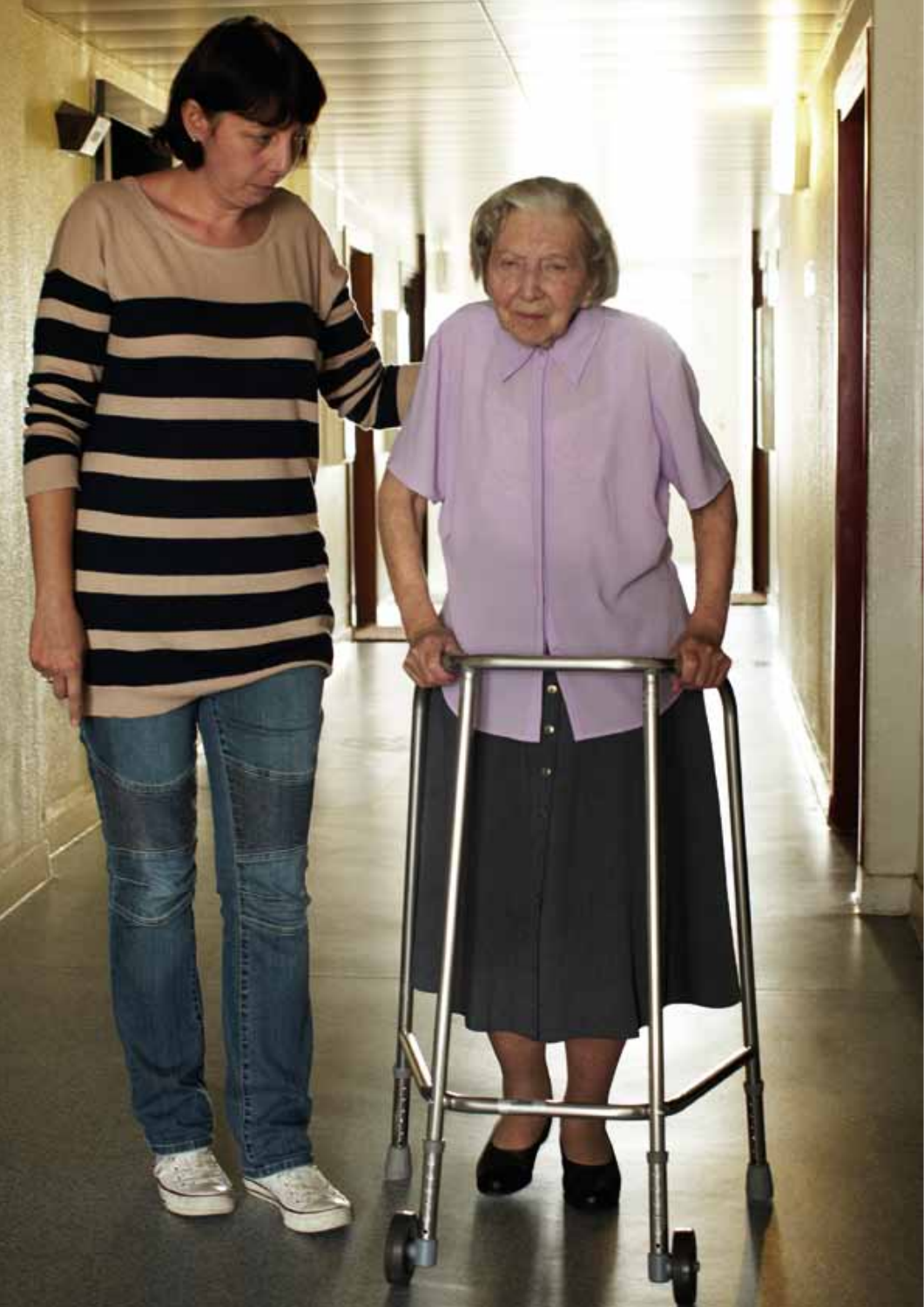## Challenges

The way things have changed raises questions for us as an organisation. What should be within the remit of befriending and what not? And is this determined by a given definition of befriending, by available resources or by identified need?

We have always had clear quidelines about what befrienders can and can't do. For example, as described above, we provide escorted one-to-one trips within our befriending service and are funded to do so. However, we are now receiving referrals for clients for this purpose alone. One-to-one escorting can be quite time consuming, whether that be to a park, the shops, or to appointments, the bank or the mosque. Do we shift our limited resources to provide this service or try to obtain additional funding for it?

The number of clients being referred to us has increased each year for the last six years and we are now supporting more clients than ever, but the resource implications of the greater numbers of client and the significantly increased levels of support required puts a strain on the organisation, and additional staff and volunteers are required to meet this demand. Will we get to a position where we can either take the same number of clients but not address some of their needs or take fewer clients so that we can fully address their needs? If we do not have adequate resources to meet the demand in future, this is something we will need to consider.

Because of the way our model of befriending works, it is the same person who provides the services to each client. The client sees him or her as the person they can trust and rely on – their friend.

Clients tell us frequently that if they receive care, they want it to be from the same person on an ongoing basis. They do not like seeing different people all the time

- they can't get used to them or build up trust in them. Likewise, they do not want their 'friend' to change.

Clients also tell us that when they have tried to get support they are often sent 'from pillar to post' – with either no-one taking responsibility for providing the support, or an endless stream of people asking them the same questions, and help coming in fragmented form from lots of different people. They want to know there is one person they can ask to get things sorted.

We believe that the service user should not be charged for befriending and this is widely but not universally agreed. We also believe that if befriending were charged for, then a different relationship would be established – an employer/employee relationship which would fundamentally alter the nature of befriending.

In the context of the move towards a 'marketplace' where services can be charged for, and an economic climate where funding to keep services free to service users is under enormous pressure, some organisations have renamed or repackaged services and are charging for them, with different staff providing different elements, eg shopping, escorting, 'home support'.

This way of delivering services, with different people, in different ways, some charged for, some not, does not fit well with our model of service provision, nor does it fit with what clients have told us they want.

The 'marketplace' is being created in the context of personalisation and personal budgets. Personal budgets are only available to those who are eligible for social care. Some of our clients are eligible, some are not. Some will become eligible, and some who were eligible no longer are. If befriending services were provided in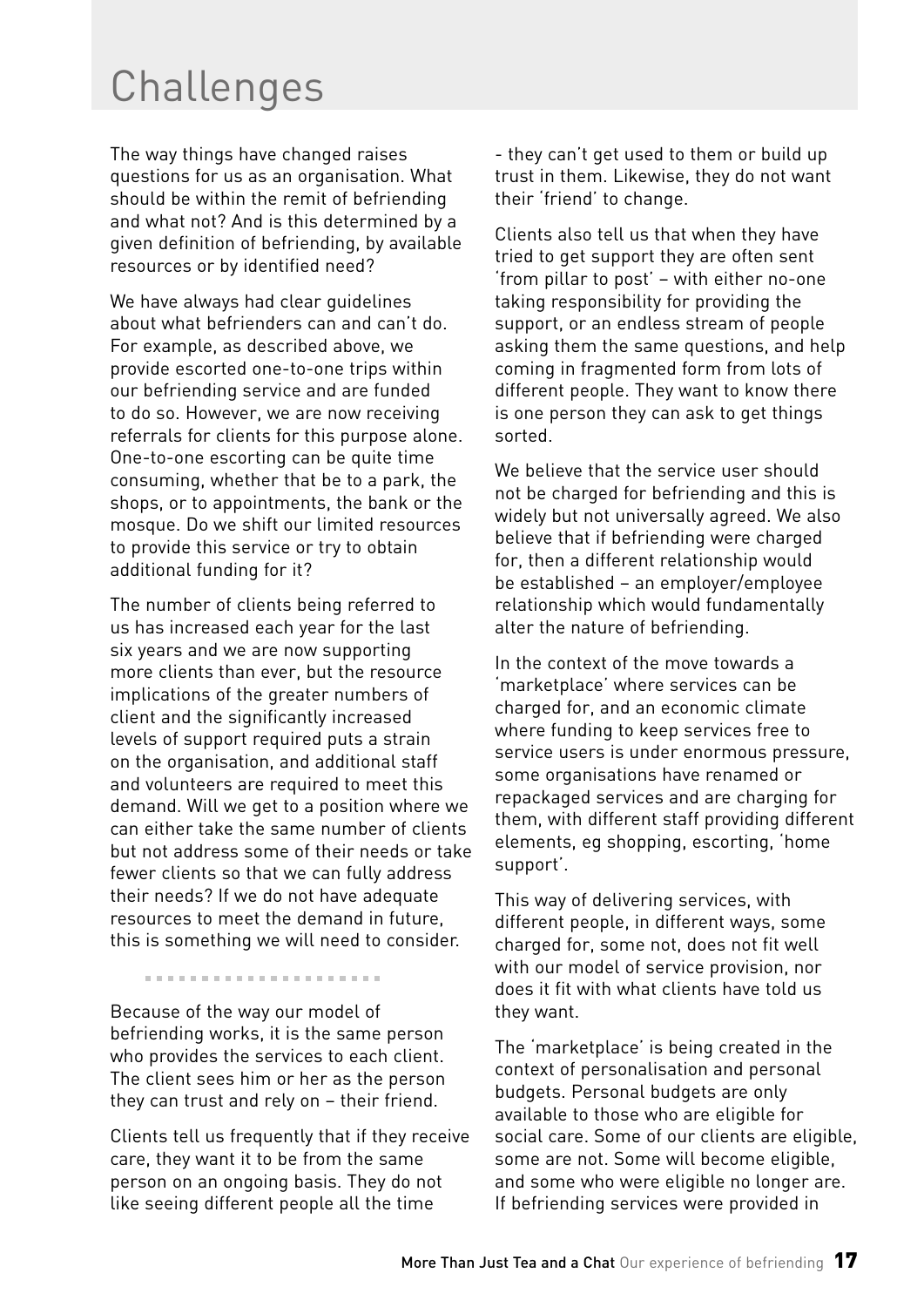such a way that they could be purchased through personal budgets, could this mean that only those who received these could get the services – or those who could afford (and were willing) to pay privately? Or do we create a two-tier service – one for those who pay and one for those who don't?

And if people believe that befriending should remain free, but that there should be a charge for things which we consider part of befriending, what would be included in the purchasable package and what wouldn't? Does this suggest there is a 'version' of befriending - presumably a much reduced one - which could remain free?

As already discussed, we have clear guidelines about what we can and can't do. We are not an interpreting service. We do not provide a shopping service, or housework, or personal care. We do not provide specialised legal or financial advice. We work with partner organisations who can provide these services - we help our clients to access them, liaise with them to ensure the necessary support is received. And if people have mental health needs that we are not trained to deal with then we will ask the referrer to find a more appropriate support service for that client.

But if someone speaks only Bengali and they need to speak to someone who doesn't, on the phone or at an appointment, do we say no, we can't do that, we're not an interpreting service? If we get to someone's house and see that they have nothing to eat, do we say, sorry, we don't provide a shopping service? We can link people with other services and other organisations for future use, but we have to deal with the immediate situation, and frequently, the situation does not improve – the client is not eligible for services, or the service

is inappropriate, or does not exist which would meet the kind of needs they have, which may be various, 'low-level' and ongoing.

What other service is available which has the remit and the time to see if someone is eating what's in the fridge, or hiding meals under the bed, or not taking their tablets, or not dealing with letters? Who has the time to sit and go through the letters, to see what appointments are being made for them or are needed? Who else will help someone to pack for a stay in hospital, or unpack when they come out? Who will talk someone through the options on how to pay for electricity, where to get certain household items, what to do if something is broken, how to get transport to somewhere? Who will take the short walk with them to the bank or the post office or the shop, or just pop out for that loaf of bread for them?

The list of things is endless. These are things which you may expect to be able to do when you're well, or can ask a family member or friend to help with when you're not, but our clients do not have anyone to help in that way – except us.

And our being there can often prevent potentially dangerous situations from arising, or mean our being the first to respond if they do – whether that be a fall in the home, someone becoming unwell, or a situation where abuse may be occurring. As one of our befrienders said: "I often think to myself, if I hadn't been there, what would have happened?"

And all of this is encompassed in what we do. But we can not be there all the time. We are a vital part of a support network for clients but we are not there to replace the other support services needed by each client.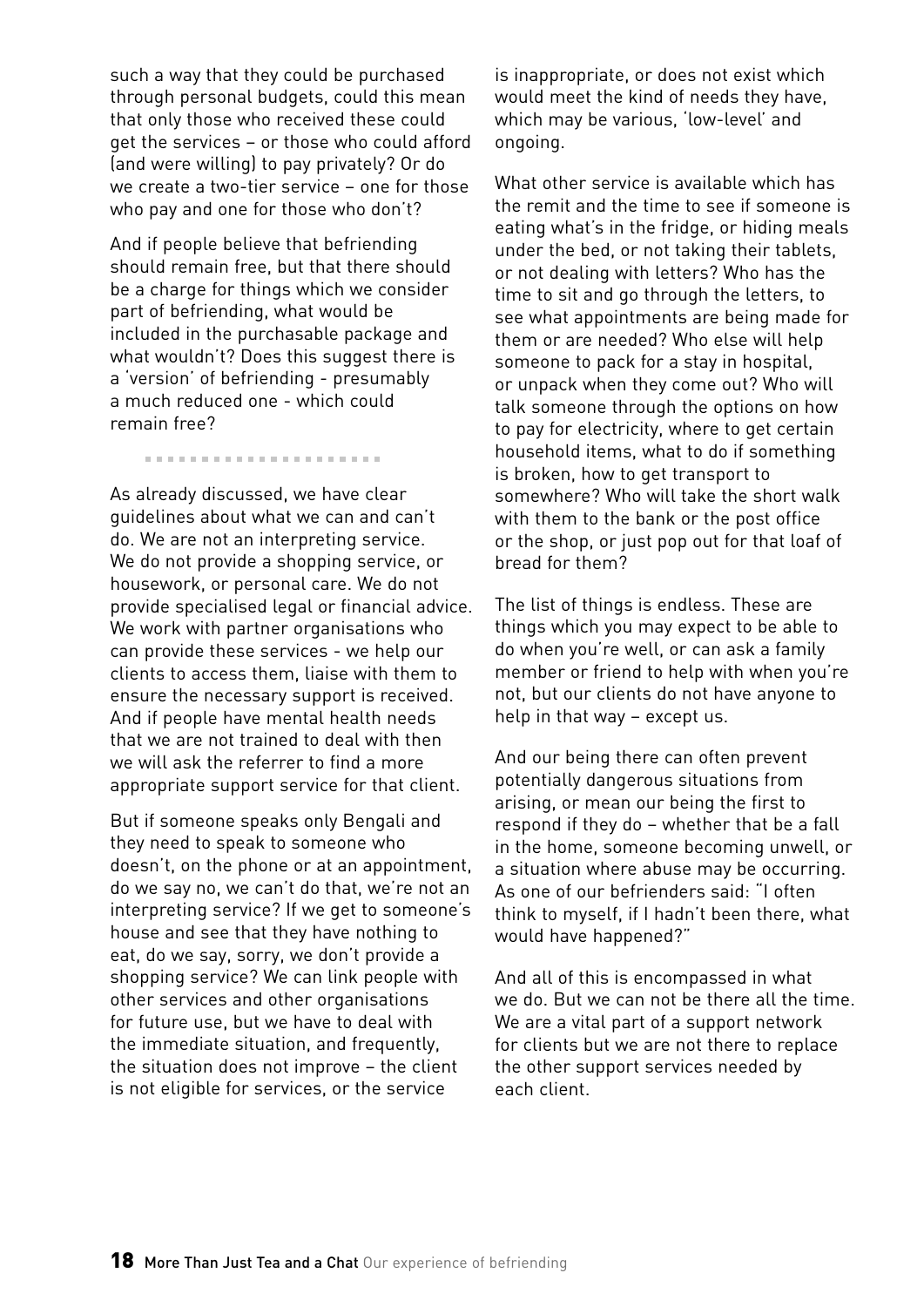# Befriending – the THFN model

Our name, 'Friends and Neighbours' sounds friendly and cosy – the kind of small organisation that would provide a nice cup of tea and a chat for a little old lady. We are aware of the danger of being perceived that way by other agencies – it somehow doesn't sound like a solid professional organisation doing work of any significance. We are also aware, though, that our clients like the name, because it does sound friendly, and as one of our befrienders put it: "It does what it says on the label – we do what a good friend or neighbour would do for someone."

Likewise, we have tried to think of other terms which fully describe what we do so that other people can recognise what it involves, but we have not found a satisfactory replacement for 'befriending', and, equally important to us, if it were changed, then it would lose the heart of what it does mean – the 'friend' part.

Friends do not just provide one thing – they are there for you when you want to just have a good chat, when things go wrong, when you want to go out, when you are ill. and so on. Our befrienders do all these things for people who do not otherwise have that friend.

Having recognised that what we do has several elements, we now describe ourselves as providing befriending services – plural rather than singular. We have asked ourselves if what we provide is more than befriending, but we believe that all our services come under the umbrella of befriending – the different elements work together and form a whole greater than the sum of its parts.

In an age where electronic communication and social media are prevalent – things which still exclude our client group (though this may change over time) - we provide the human, face-to-face contact, which all age groups acknowledge is becoming increasingly absent from people's lives.

One of our major funders has described our organisation as 'an enhanced model of befriending'. We can offer more than many befriending schemes, but the underlying aims are the same.

Befriending is both preventive and sustaining. We do not expect, for example, to 'cure' loneliness, but we can help make someone feel less lonely for as long as they are with us. We can not necessarily make someone 'better' in the long run, but we can help to prevent unnecessary deterioration in physical and mental health and help to sustain a better level.

Befriending bridges the period before and after the need for social and health care interventions. We see people who are not receiving social care and those who receive long-term care, and stay with them, in many cases, until their death.

Befriending, in the form we can provide it, is a key intervention at all stages along the care pathway. LBTH has recognised this in their strategy, but there needs to be a greater understanding generally of all the ways that befriending can operate and the benefits it can bring. There also needs to be an understanding that befriending is not a stop gap where other services, usually because of financial constraints, are no longer able to provide support.

We have a very good relationship with professionals in social and health care, and with other statutory and voluntary sector organisations, who refer into our services and who work in partnership with us to provide support for our clients. This relationship needs to be formalised so that the role of befriending is clearly defined and understood and incorporated into care provision available to all.

For that to be the case, at least as a starting point, there needs to be the understanding that befriending is much more than just tea and a chat.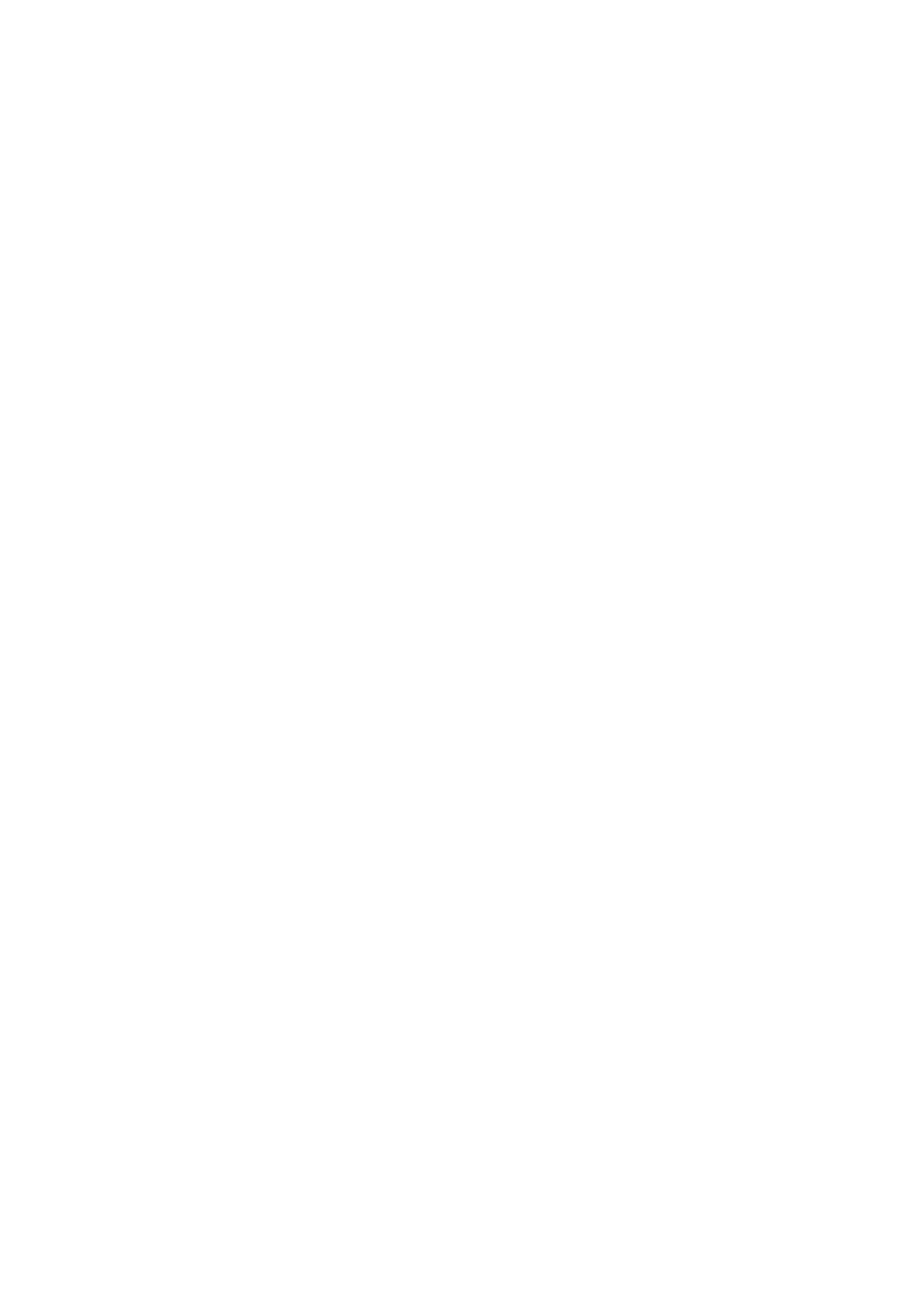

Published by Tower Hamlets Friends & Neighbours, 2012

Tower Hamlets Friends & Neighbours St Margaret's House 21 Old Ford Road London E2 9PL

**020 8983 7979**

**www.thfn.org.uk**

Registered charity 1099403 Company number 04657449 A charitable company limited by guarantee. Registered in London

© Tower Hamlets Friends & Neighbours 2012